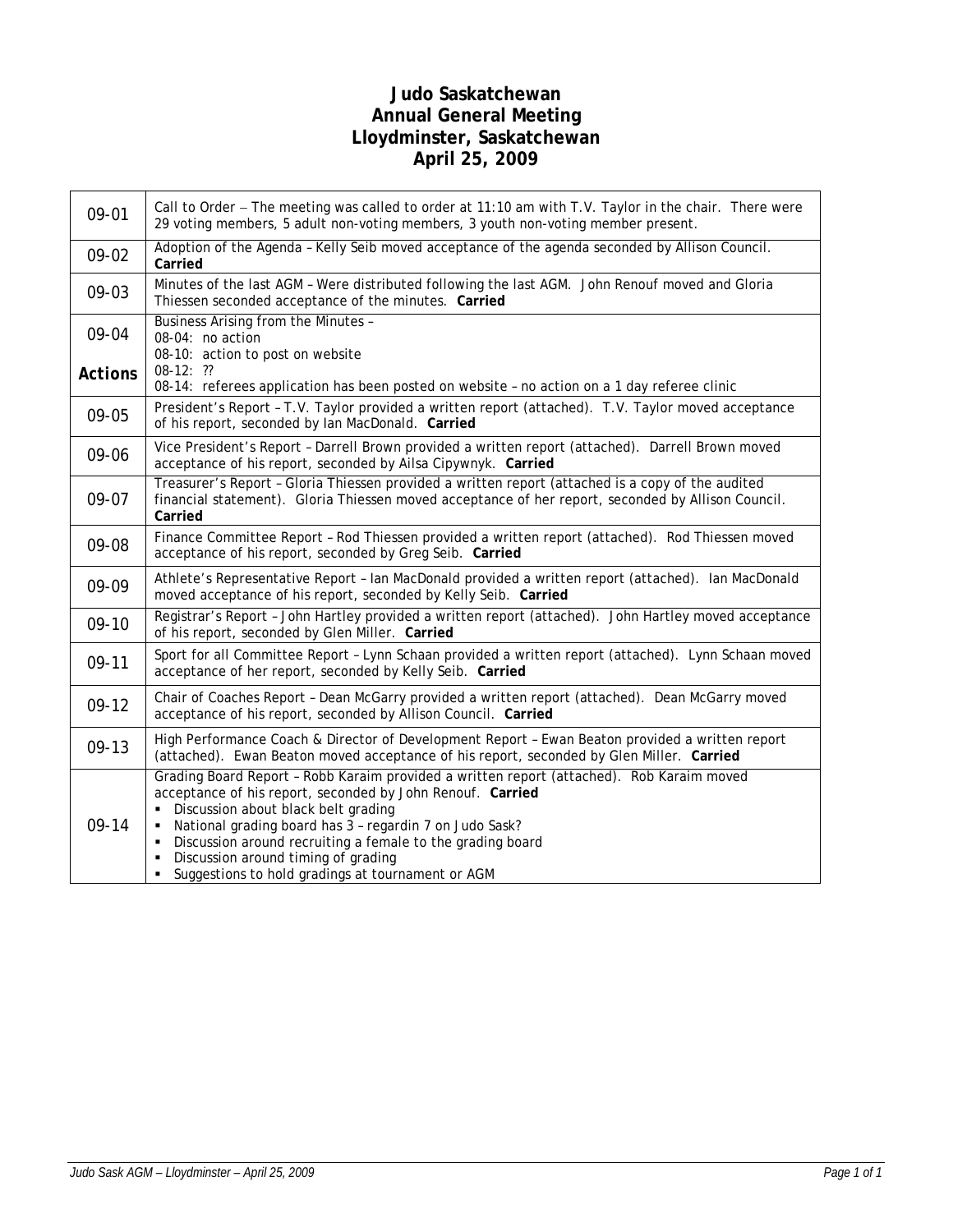|                           | Official's Committee Report - Darrell Brown provided a written report (attached). Darrell Brown moved<br>acceptance of his report, seconded by Glen Miller. Carried                                                                                                                                                                                                                                                                                                                                                                                                                                                                                                                                                                                                                                                                                                                                                                                                                                            |
|---------------------------|----------------------------------------------------------------------------------------------------------------------------------------------------------------------------------------------------------------------------------------------------------------------------------------------------------------------------------------------------------------------------------------------------------------------------------------------------------------------------------------------------------------------------------------------------------------------------------------------------------------------------------------------------------------------------------------------------------------------------------------------------------------------------------------------------------------------------------------------------------------------------------------------------------------------------------------------------------------------------------------------------------------|
| $09-15$<br><b>Actions</b> | Discussions:<br>Will submit request for funding to Judo Sask to develop national referees<br>1.<br>Provincial Tournaments - lack of referees<br>2.<br>• Drawing on athletes<br>Trying to encourage grassroots<br>• Do not have enough referees to run 3 mat areas - only enough for 2 mats<br>MOVED by Darrell Brown that tournament organizers pay referees \$25 for full day and \$15 for half<br>day of refereeing. Seconded by John Renouf. Defeated<br>Sanctioning of tournaments<br>3.<br>• Will be having sanctioning process for tournaments<br>• Everyone will be expected to participate<br>• Suggestion to combine referee training with tournaments<br>Action: Dean McGarry and T.V. Taylor will meet with Darrell Brown to develop plans.<br>Other<br>4.<br>• Zero tolerance for abuse of Referees/Officials<br>• Propose that referee be part of grading<br>• Encourage parents to referee - they do not need to be registered members<br>• Need to consider fundraising to develop our referees |
| $09-16$                   | National Coaching Certification Program Report - Kate Schneider provided a written report (attached).<br>Kate Schneider moved acceptance of her report, seconded by Logan Thiessen. Carried                                                                                                                                                                                                                                                                                                                                                                                                                                                                                                                                                                                                                                                                                                                                                                                                                    |
| $09-17$                   | Web Page Editor's Report - Michelle Wiens provided a written report (attached). In Michelle's absence,<br>T.V. Taylor presented the report and moved acceptance of the report, seconded by Darrell Brown.<br>Carried                                                                                                                                                                                                                                                                                                                                                                                                                                                                                                                                                                                                                                                                                                                                                                                           |
| 09-18                     | Chair of Investigations Report - Brady Burnett provided a written report (attached). Brady Burnett<br>moved acceptance of his report, seconded by Allison Council. Carried<br>Discipline Report - Darrell Brown provided a written report (attached). Darrell Brown moved<br>acceptance of his report, seconded by Ailsa Cipywnyk. Carried<br>Need to ensure policy is followed                                                                                                                                                                                                                                                                                                                                                                                                                                                                                                                                                                                                                                |
| 09-19                     | Election of Officers and Chairperson<br>Vice-President - must hold the rank of Black Belt<br>٠<br>John Renouf - respectfully declined<br>Ralph Ibanez - respectfully declined<br>Brady Burnett - respectfully declined<br>There being no nominations, the Executive will appoint an individual to the office of<br>the vice president at the next executive meeting.<br>Chair of Finanance<br>Greg Seib - won by acclamation<br>Secretary<br>Bev Yuen - won by acclamation<br>Director<br>John Schatz - elected<br>Darrell Brown<br>It was moved by Glen Miller and seconded by John Hartley that the ballots be destroyed. Carried                                                                                                                                                                                                                                                                                                                                                                            |
|                           | The previous executives were acknowledged for their contribution to Judo Saskatchewan.                                                                                                                                                                                                                                                                                                                                                                                                                                                                                                                                                                                                                                                                                                                                                                                                                                                                                                                         |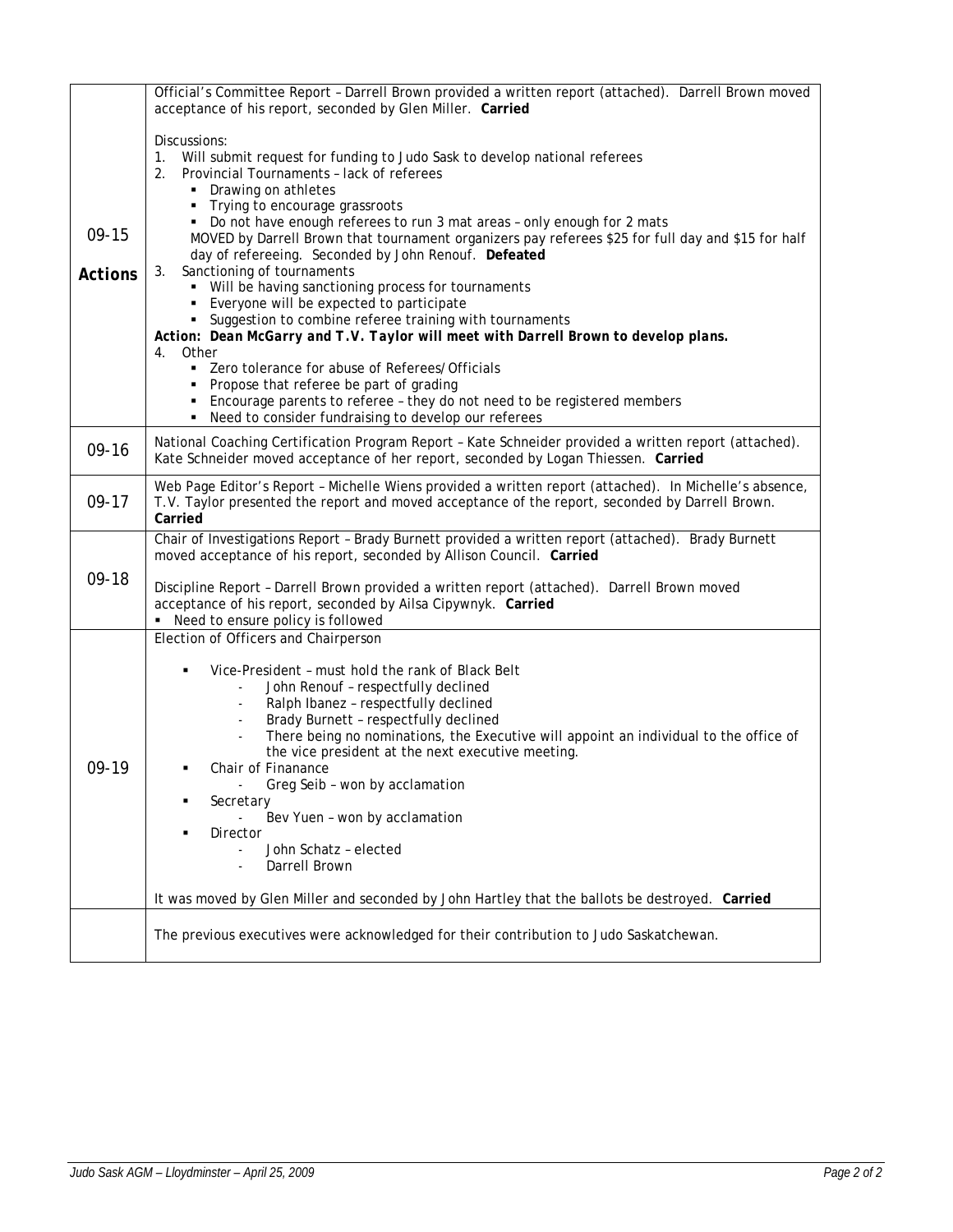|           | <b>New Business</b>                                                                                                                                                                                                                              |                                                                                                                                                                                                                                                    |  |  |  |  |  |
|-----------|--------------------------------------------------------------------------------------------------------------------------------------------------------------------------------------------------------------------------------------------------|----------------------------------------------------------------------------------------------------------------------------------------------------------------------------------------------------------------------------------------------------|--|--|--|--|--|
|           | CPIC - search of criminal/sexual offence                                                                                                                                                                                                         |                                                                                                                                                                                                                                                    |  |  |  |  |  |
|           | • CPIC is not always up-to-date<br>Good to have other checks in place                                                                                                                                                                            | The executive recommended that a CPIC be done on adult volunteers. Things to consider:<br>• If we do not exercise due diligence, insurance is null and void<br>Build guidelines for athletes - "what does abuse look like?" - "rights of athletes" |  |  |  |  |  |
|           | Motion (09-06)<br>Motion Amended                                                                                                                                                                                                                 | All coaches and volunteers on a Provincial level that interact with children unsupervised submit to a<br>CPIC. Moved by Brady Burnett, seconded by Brian Cook. Defeated                                                                            |  |  |  |  |  |
| $09 - 20$ |                                                                                                                                                                                                                                                  | Lynn Schaan moved that this be referred to committee to provide a recommendation to executive<br>at the July 2009 executive meeting. Seconded by Rob Karaim. Carried                                                                               |  |  |  |  |  |
| Action    |                                                                                                                                                                                                                                                  | Lynn Schaan and Rob Karaim will lead the committee.                                                                                                                                                                                                |  |  |  |  |  |
|           | "Code of Conduct" - refer to Judo Canada.                                                                                                                                                                                                        |                                                                                                                                                                                                                                                    |  |  |  |  |  |
|           | <b>Tournament Schedules</b>                                                                                                                                                                                                                      |                                                                                                                                                                                                                                                    |  |  |  |  |  |
|           |                                                                                                                                                                                                                                                  | Ewan Beaton led the discussion to reduce the number of tournaments.                                                                                                                                                                                |  |  |  |  |  |
|           | John Renouf moved to change the tournament schedule to four major tournaments, two in South<br>Saskatchewan and two in North Saskatchewan. Sask Open and Provincials will be two of the major<br>tournaments. Seconded by Ian MacDonald. Carried |                                                                                                                                                                                                                                                    |  |  |  |  |  |
|           | <b>Fundraising</b>                                                                                                                                                                                                                               |                                                                                                                                                                                                                                                    |  |  |  |  |  |
|           | Executive was asked to develop a recommendation.                                                                                                                                                                                                 |                                                                                                                                                                                                                                                    |  |  |  |  |  |
|           |                                                                                                                                                                                                                                                  | Calendar of Events - The following represents our 2009-2010 Event Schedule:                                                                                                                                                                        |  |  |  |  |  |
|           | 2009<br>May 9<br>May 22/23/24                                                                                                                                                                                                                    | Ishi Yama, Calgary<br>Senior Nationals, Sherbrooke Quebec                                                                                                                                                                                          |  |  |  |  |  |
|           | June 5/6<br>June 13<br>June 19/20                                                                                                                                                                                                                | Team Training, Lloydminster<br>Grading Board, Saskatoon<br>Team Training, Prince Albert                                                                                                                                                            |  |  |  |  |  |
|           | July 3/4/5                                                                                                                                                                                                                                       | Junior Nationals, Calgary<br>July 6/7/8/9/10 Junior National Training camp, Calgary                                                                                                                                                                |  |  |  |  |  |
| $09 - 21$ | August 9-15<br>August 28/29/30 CWG Training Camp                                                                                                                                                                                                 | Judo Sask Summer Camp, Outlook                                                                                                                                                                                                                     |  |  |  |  |  |
|           | Sept 19/20                                                                                                                                                                                                                                       | September 12/13 Coaches Retreat, Saskatoon<br>Team Training, Saskatoon                                                                                                                                                                             |  |  |  |  |  |
|           | October, 3<br>October 10<br>October 17<br>October 24                                                                                                                                                                                             | Under 13 Tournament, Prince Albert<br>Quebec Open<br>Rendez-Vous Canada<br>Abbotsford BC                                                                                                                                                           |  |  |  |  |  |
|           | November 7<br>November 14<br>November 28                                                                                                                                                                                                         | Ontario International, Kingston Ont.<br>Saskatoon Regional tournament<br>Manitoba Open, Winnipeg                                                                                                                                                   |  |  |  |  |  |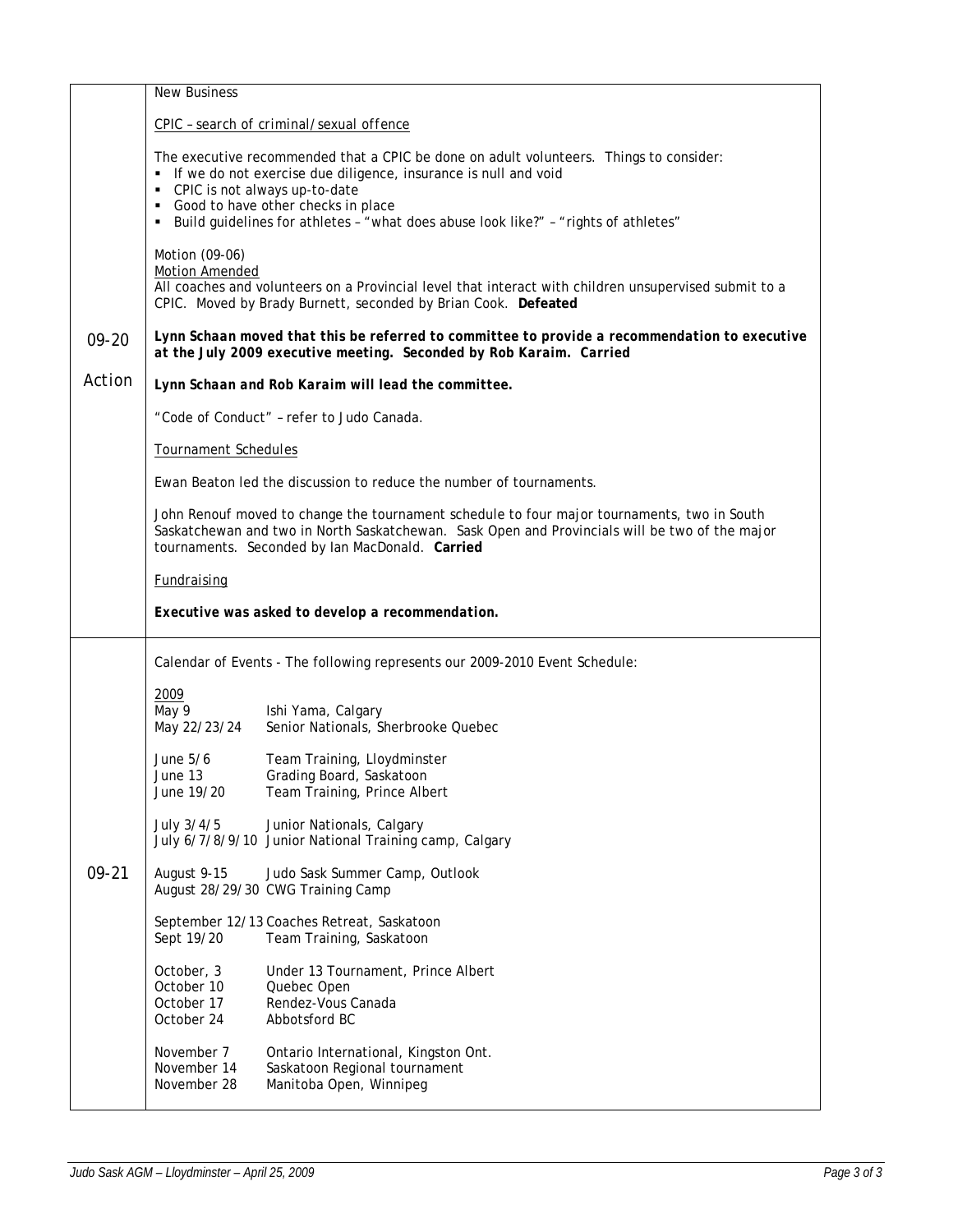| $09 - 22$<br>$09 - 23$ |                            | Date and Location of Next Annual General Meeting - April 24, 2008, Saskatoon<br>Adjournment - Lynn Schaan moved that the meeting adjourn at 3:35pm. Seconded by Gloria Thiessen. |
|------------------------|----------------------------|----------------------------------------------------------------------------------------------------------------------------------------------------------------------------------|
|                        |                            |                                                                                                                                                                                  |
|                        | July 2/3/4                 | Junior Nationals, Lethbridge                                                                                                                                                     |
|                        | June 19                    | Team Training, Prince Albert                                                                                                                                                     |
|                        | June 12                    | Provincial Grading Board, location TBA                                                                                                                                           |
|                        | June 5                     | Team Training, Lloydminster                                                                                                                                                      |
|                        | May 21-23                  | Senior Nationals, Jonquire Quebec                                                                                                                                                |
|                        | April 24                   | Judo Sask AGM & Awards Banquet, Saskatoon                                                                                                                                        |
|                        | April 11                   | Team Training, Watrous                                                                                                                                                           |
|                        | April 10                   | Provincial Championships, Watrous                                                                                                                                                |
|                        | March 20/21                | Edmonton International, Edmonton                                                                                                                                                 |
|                        | March 7                    | Team Training, St Brieux                                                                                                                                                         |
|                        | March 6                    | St Brieux Provincial tournament, St Brieux                                                                                                                                       |
|                        | February 14-17             | Saskatchewan Winter Games, Moose Jaw                                                                                                                                             |
|                        | February 6                 | W/Y/O (age 6 to 60+) Tournament, Pense                                                                                                                                           |
|                        | January 31                 | <b>Team Training</b>                                                                                                                                                             |
|                        | January 30                 | Sask Open - Regina                                                                                                                                                               |
|                        | 2010<br>January 16/17      | Pacific Int'l Senior Steveston                                                                                                                                                   |
|                        |                            |                                                                                                                                                                                  |
|                        | December 28-30             | Winter Camp, Watrous                                                                                                                                                             |
|                        | December 12<br>December 13 | Prince Albert Provincial tournament, PA<br>Team Training PA                                                                                                                      |
|                        | December 5                 | Provincial Grading Board, location TBA                                                                                                                                           |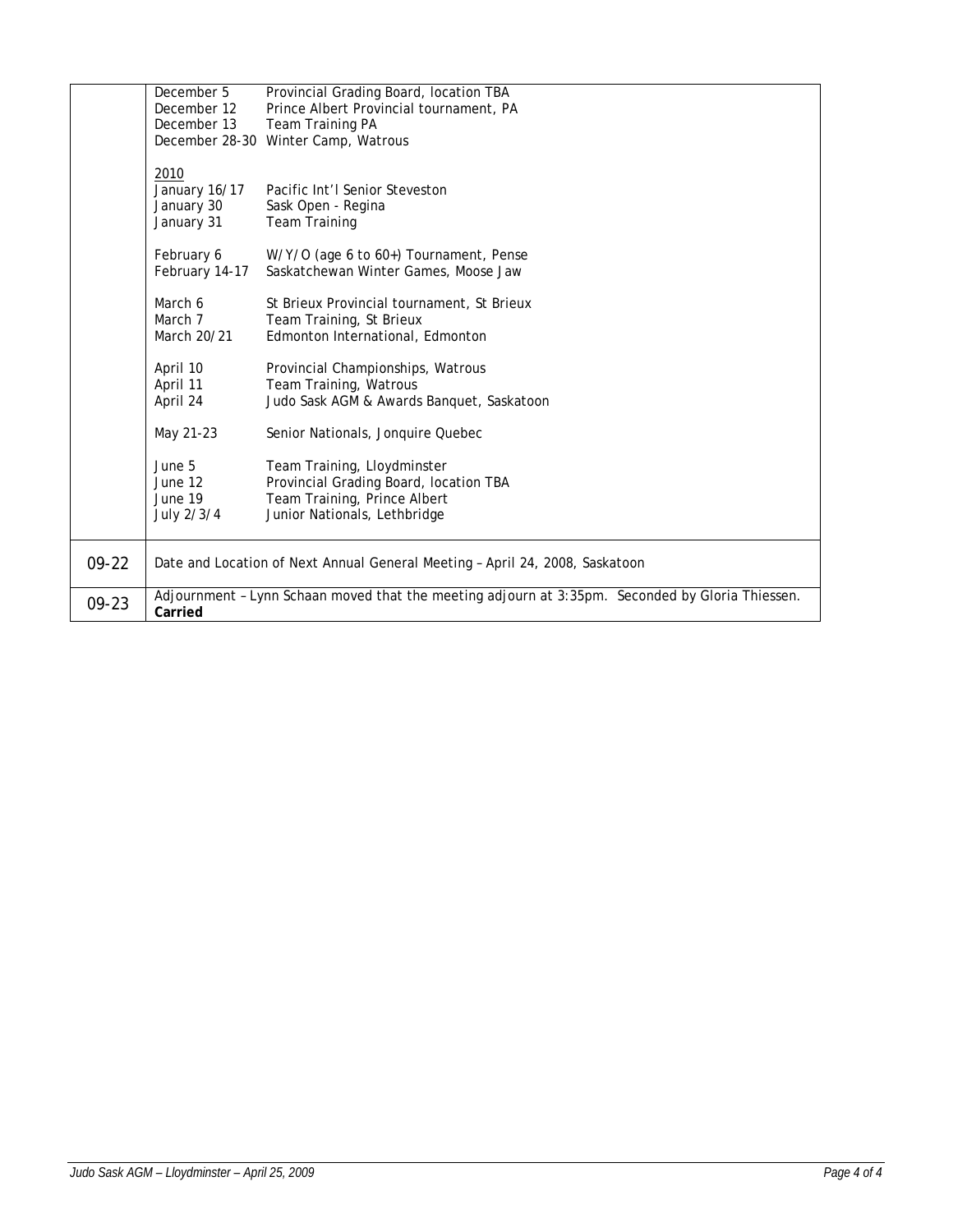# **Executive Reports**

# **President's Report**

It is truly an honor to be the President of Judo Saskatchewan and I have worked hard to keep all members informed and to work with and support all members of our organization. I would like to thank all of the Executive, Committee Chairpersons and volunteers for the work over the past year. At this AGM you will hear and discuss new concepts for competitions, referee funding and volunteer clearances among other items. It is hoped that you will have informed and respected discussions following which you can approve the motions, defeat the motions, refer to a committee or table the motions to another day.

During the past year I have attended the Judo Canada Annual General Meeting in September and the judo Canada Board of Governors meeting in January. I was honored to attend the Sr Nationals in Quebec City in May with our Sr. team. I attended the Jr/Juv National Championships in Mississauga in July and stayed to chaperone the training camp. It is interesting to note that all 14 athletes stayed for the training camp and we had zero behavior issues over the 8 days. It was also excellent to see so many parents attend. I attended both Summer and Winter Camp, attended Ontario Open, Winnipeg Inner city, & Pacific International tournaments with our teams.

**High Performance Coach:** On July 8, 2008 I met with and signed a contract with our new High Performance Coach and Development Coordinator, Ewan Beaton. It covers a three year period from September 1, 2008 up to August 31, 2011. The basic objectives for the Judo Saskatchewan High Performance Coach and Director of Development are to a) develop a team for 2011 CWG; b) improve Judo Saskatchewan's performance at National Competitions; c) be a coach-of-coaches to help develop and improve the level of volunteer coaching within Saskatchewan and d) to help judo grow within the Province. Ewan Beaton joined us on September 1, 2008 and I must say it is an absolute pleasure to work with him as we develop and implement our plans. He brings a level of professionalism, ethics and hard work that are second to none. We are in great shape and will be a leader in the Canadian judo community.

**Committees:** In Judo Saskatchewan 30.4% of our membership are female and a look at the numbers of competitors shows that 31.1% are female. This same representation is not always found on the various committees, and I strongly urge each Chairperson to work towards ensuring we have an equal % of male/female representation on every committee. Sport Canada as the funding agency for Judo Canada has advised us that Judo Canada must over the next four year cycle ensure a equal % representation of females in the power positions in order to maintain the funding. We would be remiss as an organization to not also work towards equal representations to ensure we have equal access for all. If we are to be representative of our membership we must move have a vast majority of male Caucasians in the decision making positions. With our changing demographic society we also need to ensure we include and encourage First Nations participation in our decision making.

**Saskatchewan Winter Games:** These games will be held in Moose Jaw on Feb. 14-17, 2010, and we are assured that we have been included in 2014. We can not schedule an event five (5) days prior or following this date. We have developed a different technical package to be more inclusive and in line with the LTAD plan. Each athlete must be a minimum of 11 years of age and a maximum of 15 years of age on February 14, 2010. Day 1 will be individual competition; Day 2 will be team competitions; and Day 3 is skills competition (mandatory) where each individual will be will be required to complete the following four (4) techniques with a partner: 1. Ippon Seio-nage (one point shoulder throw); 2. O-uchi-gari (major Inner reaping throw); 3. Hari-goshi (sweeping hip throw); 4. O-soto-gari (major outer reaping throw). Each technique will judged on three elements with a maximum of 10pts for doing 10 uchi-komi (repetition of attacking technique without completion), 10pts for doing 2 static throws, and 10pts for doing 2 moving throws. The judges will be the referees who will be fully briefed and practiced. A complete copy of the Technical package is available on request.

**Canada Winter Games** I continue to chair the CWG committee as we prepare for the 2011 CWG. Sask Sport has set a goal of finishing fourth and we have very ambitiously set a target to finish third. During the current financial year we will receive a total CWG grant of \$30,208 from Sask Sport Trust plus a \$20,000 grant from the Canada Games Building Dreams and Champions and will receive a total of \$55,733 next year. These funds do not extend into the next four year period and judo is not yet in the 2015 CWG and we face some challenges to be included. If we are not in the CWG we can expect to not receive the CWG funding that is so vital for our development.

**Administration** I spend a great deal of time developing and submitting various reports to Sask Sport and to a lesser degree to Judo Canada as there is an increased requirement for factual reports and accountability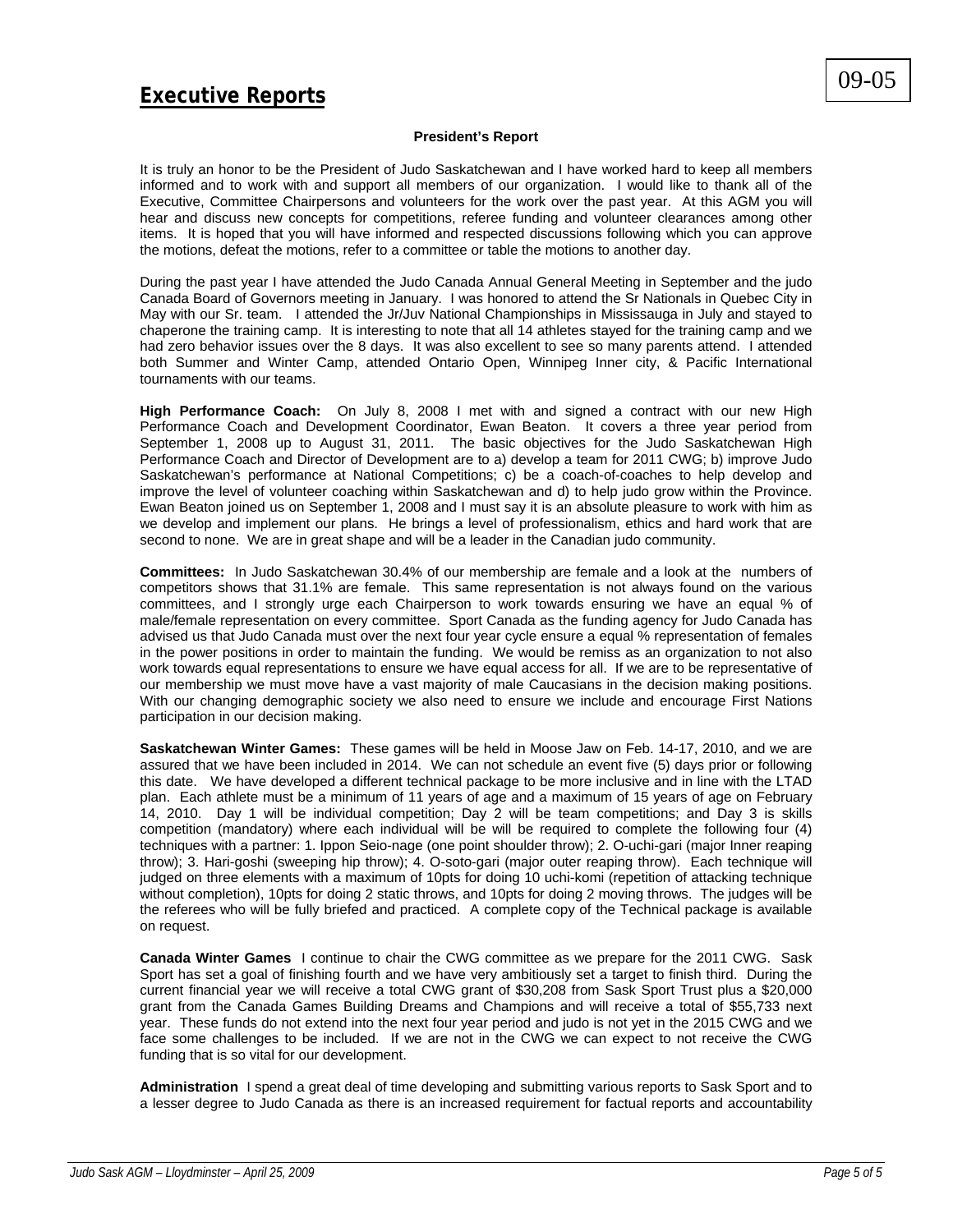as we compete with other sports for funding. I am pleased to see that our membership numbers are up 60 members from last year's AGM report this years AGM report to 742. We have record high numbers of registrations in MJ (102), PA (112) & Lloyd (97) with a 178% increase at PAMWA, 91% increase at Vibank, 55% increase at Lloydminster. We have seen a \$6,700 increase in membership fees to date and we are still one of the lowest cost for any province or territory. Currently Judo Saskatchewan is in sound financial shape however we must continue to look well into the future to stay financially healthy.

**Competition:** We have had a total of 286 different competitors at our eight (8) tournaments in province with 190 of these being under 13 years of age and 96 being over 12 years of age. We are averaging 86 competitors per tournament. This is provided for information purposes only. In the very near future we will require some form of sanction for each tournament and we have been waiting for Judo Canada to develop the format for this requirement. If this is not completed by the fall we may have to proceed with our own policy. It is noted that this year's Saskatchewan Open had 246 entries and this is a result of a lot of hard work by a number of people led by Dean with the coaches and myself with elected positions, over the past number of years working with our neighbor Provinces to ensure we support each other. It is important that we keep up this initiative in the future so that our athletes have an opportunity to compete and grow against a greater number of athletes.

**Judo Canada:** At the Judo Canada AGM in September there was a change in our National President & Secretary General (the two top positions) plus a number of Regional Vice Presidents that make up the Executive. There has also been a change in six or seven Provincial Presidents who make up the Board of Governors. In January 23/24 2009 in Montreal the Board of Governors approved a new Organization Structure within Judo Canada that will change April 1, 2009 to reflect the following

# **Sport Director** (Andrzej Sadej)

- Development & Education Chair
- NCCP Chair
- Referee chair
- Women's Leadership Chair
- Grading & Kata Chair

# **Executive Director (**Adrien Landry)

- Communications Chair
- Finance Chair
- Technology Chair
- Legal Chair
- Membership Services Coordinator/Registrar
- Communications Coordinator
- Awards Chair
- Office Manager/Bookkeeper

# **High Performance Director** (Nicholas Gill)

- High Performance Chair
- Assistant Coach
- Development Coach
- Women's Coach
- Coach to AWAD
- Integr. Support Coordinator / Therapist
- **Team Manager**

The following are from my notes from the Judo Canada meeting on Jan 23 & 24 2009

- Judo Canada's Core Grant cut by \$67,000 or 11% to \$516 500.00 a year for 2009/2012
- Performance Grant remains the same \$405 000.00
- JC will apply and usually generate an additional \$120,000 in grants for -Participation projects (Eclipse) -AWAD grant –Translation -LTDM implementation support -CAC NCCP support -Hosting grant for RV Canada.
- Sport Canada states in order to continue to receive funding we must have Female representation in the power positions equal to our membership (25%) in Sask we have 30% female
- Judo Canada is in the process of developing manuals for each stage in the LTADM
- We will need a sanctioning system for all events that must be consistent with LTADM
- There will be 10 weeks of National Training camps per year
- NCCP will have two streams Instructing & coaching; will put in place a mechanism to have coaches tested without going thru the training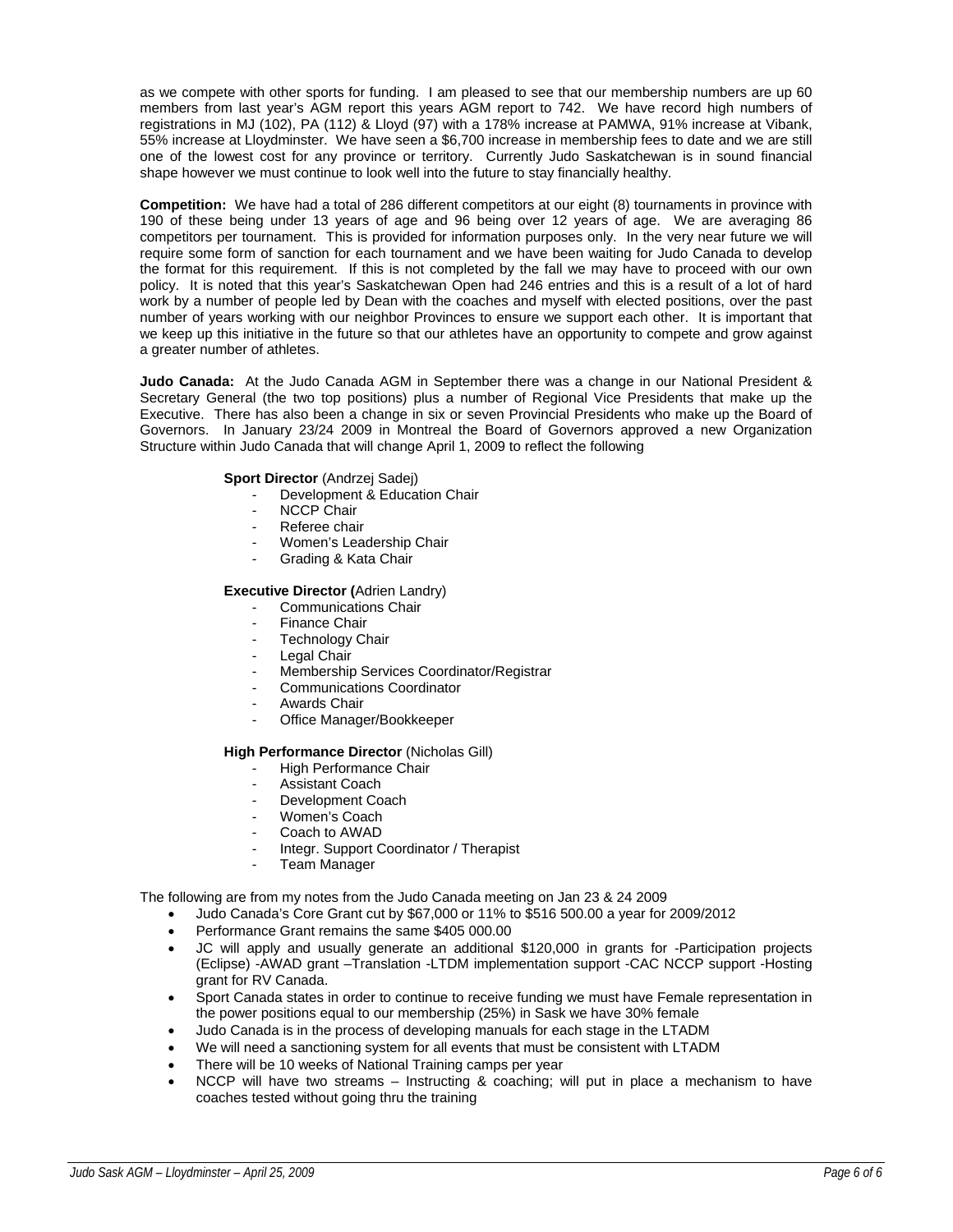• 22 clubs in Canada have over 200 members and 17 of these are being run by a professional

I respectfully move acceptance of my report.

T.V. Taylor April 25, 2009

# 09-06

# **Vice President's Report**

- As VP I attended Judo Canada's AGM in September.
- I also attended all executive meetings.

As Vice President of Judo Saskatchewan I will be tabling a motion to require all volunteers and coach's to submit to the President of Judo Sask. A yearly Canadian Police Information Centre (CPIC). The CPIC will be used to help Judo Sask. Insure that our volunteers and coaches have had no previous criminal incidents that would be harmful to our athletes. The intent of the CPIC is not to bring up e.g. a past driving violation.

# **Motion to read**

 **All members over 18 years of age who wishes to volunteer or coach will require a yearly CPIC clearance prior to being a volunteer or Coach.** 

I move my report as submitted

Darrell Brown

09-07

# **Treasurer's Report**

Fiscal Year ending August 31, 2008

Well, it is hard to believe that it is this time of year again. The Treasurer's position of Judo Sask is an on going learning experience and this is again true for this past fiscal year.

This past year, I made a recommendation to the Executive to submit a proposal for our professional auditing services to be changed from our previous Accountant in Regina to a local firm, namely Stark & Marsh Chartered Accountants. I found this to be very beneficial to us as an organization by having a local firm to complete our annual audit.

The signing requirements of Judo Saskatchewan are having two of out three signing authorities. These include the President, Chair of Finance and the Treasurer.

Also, please find attached a copy of the Audited Financial Statement for the Fiscal year ending August 31, 2008.

Respectfully submitted by:

Gloria Thiessen Treasurer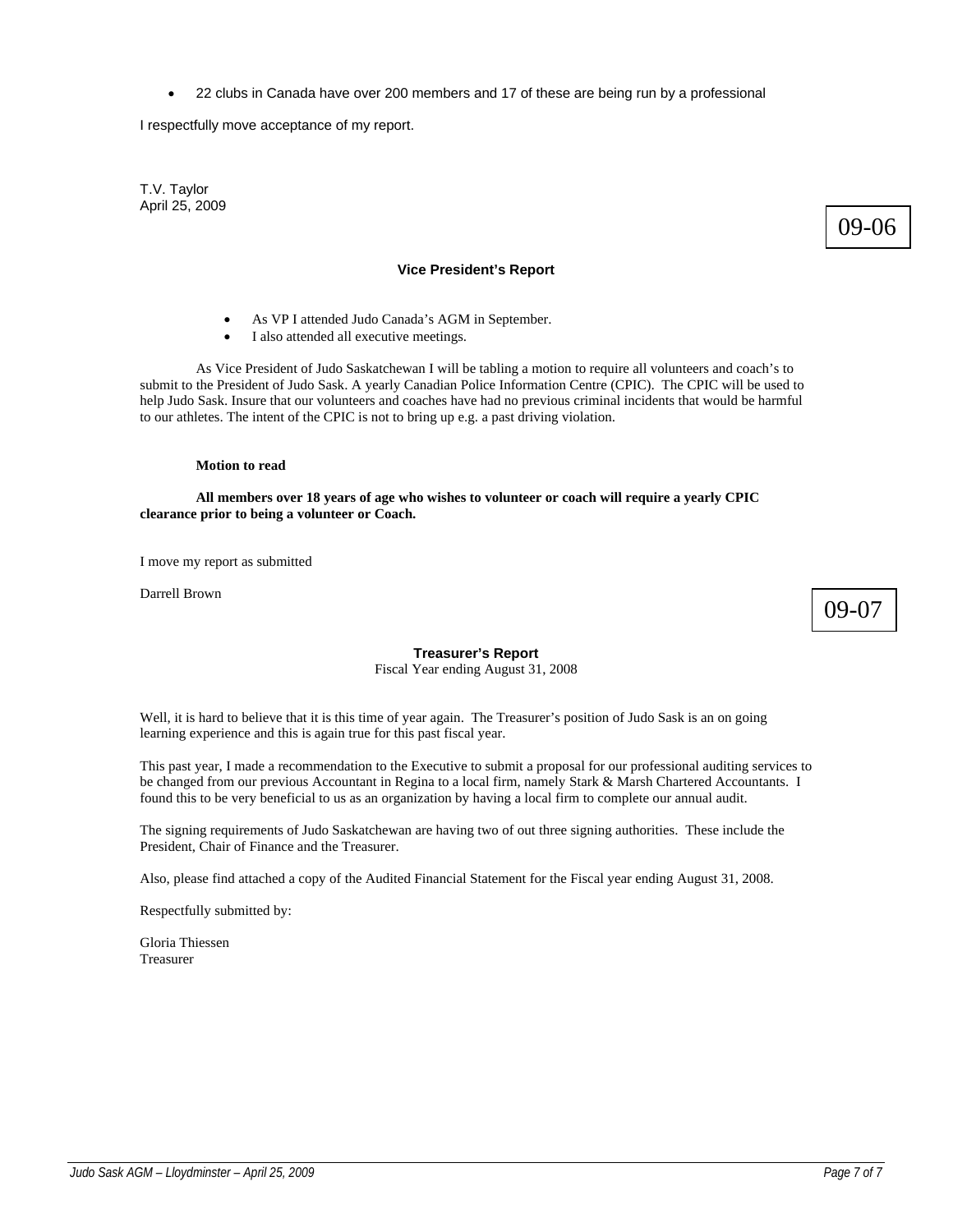FINANCIAL STATEMENTS

**AUGUST 31, 2008**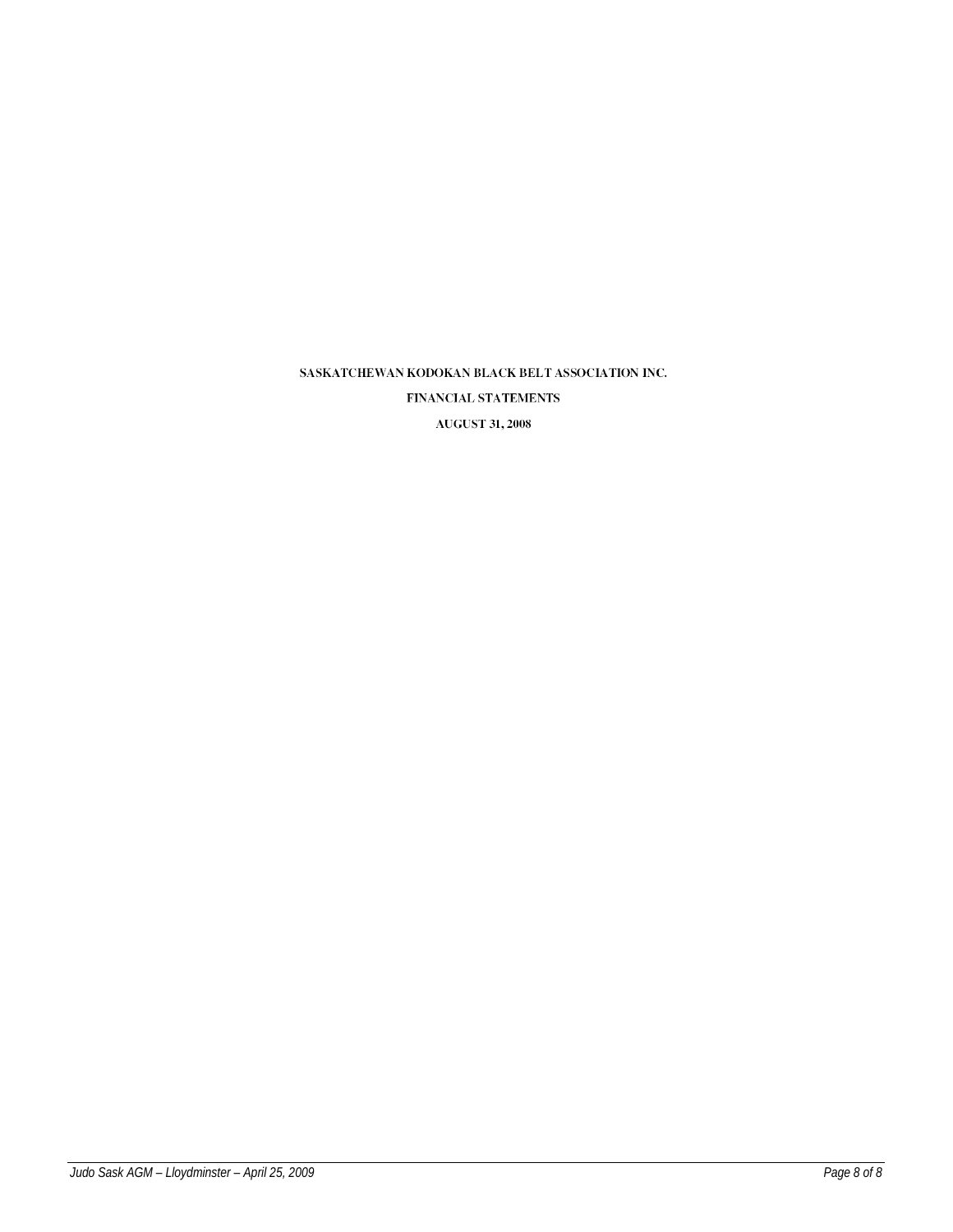# **CONTENTS**

# **AUGUST 31, 2008**

|                                     | Page          |
|-------------------------------------|---------------|
| <b>AUDITOR'S REPORT</b>             |               |
| <b>FINANCIAL STATEMENTS</b>         |               |
| <b>Balance Sheet</b>                | $\mathcal{D}$ |
| Statement of Operations and Surplus | 3             |
| Notes to Financial Statements       | $4 - 5$       |
| Schedule(s) to Financial Statements | $6 - 7$       |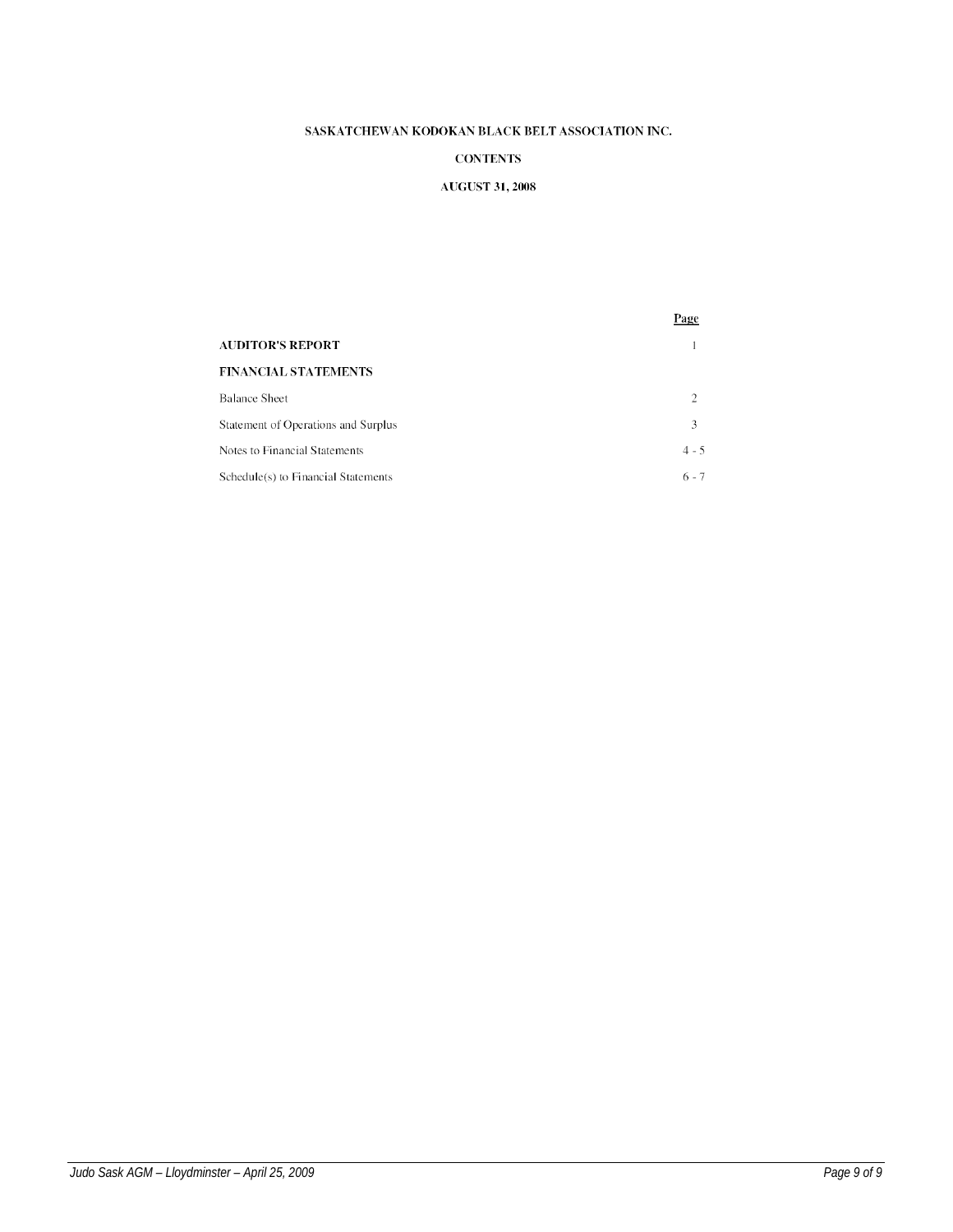### **AUDITOR'S REPORT**

To the Directors of Saskatchewan Kodokan Black Belt Association Inc.

We have audited the balance sheet of Saskatchewan Kodokan Black Belt Association Inc. as at August 31, 2008 and the statement of operations and surplus for the year then ended. These financial statements are the responsibility of the organization's management. Our responsibility is to express an opinion on these financial statements based on our audit.

We conducted our audit in accordance with Canadian generally accepted auditing standards. Those standards require that we plan and perform an audit to obtain reasonable assurance whether the financial statements are free of material misstatement. An audit includes examining, on a test basis, evidence supporting the amounts and disclosures in the financial statements. An audit also includes assessing the accounting principles used and significant estimates made by management, as well as evaluating the overall financial statement presentation.

The Saskatchewan Kodokan Black Belt Association Inc. derives a portion of its revenue from athletic contributions and donations, the completeness of these sources of funding is not susceptible of satisfactory audit verification. Our verification of these revenues was limited to amounts recorded in the records of the organization and we were not able to determine whether any adjustments might be necessary to revenues, related assets and surplus.

In our opinion, except for the effects of adjustments, if any, which might have been determined to be necessary had we been able to satisfy ourselves concerning the completeness of revenues, as described in the preceding paragraph, these financial statements present fairly, in all material respects, the financial position of the organization as at August 31, 2008 and the results of its operations and its cash flows for the year then ended in accordance with Canadian generally accepted accounting principles.

The comparative figures were audited by another firm of public accountants.

Starts Margl

**Chartered Accountants** 

Swift Current, Saskatchewan November 25, 2008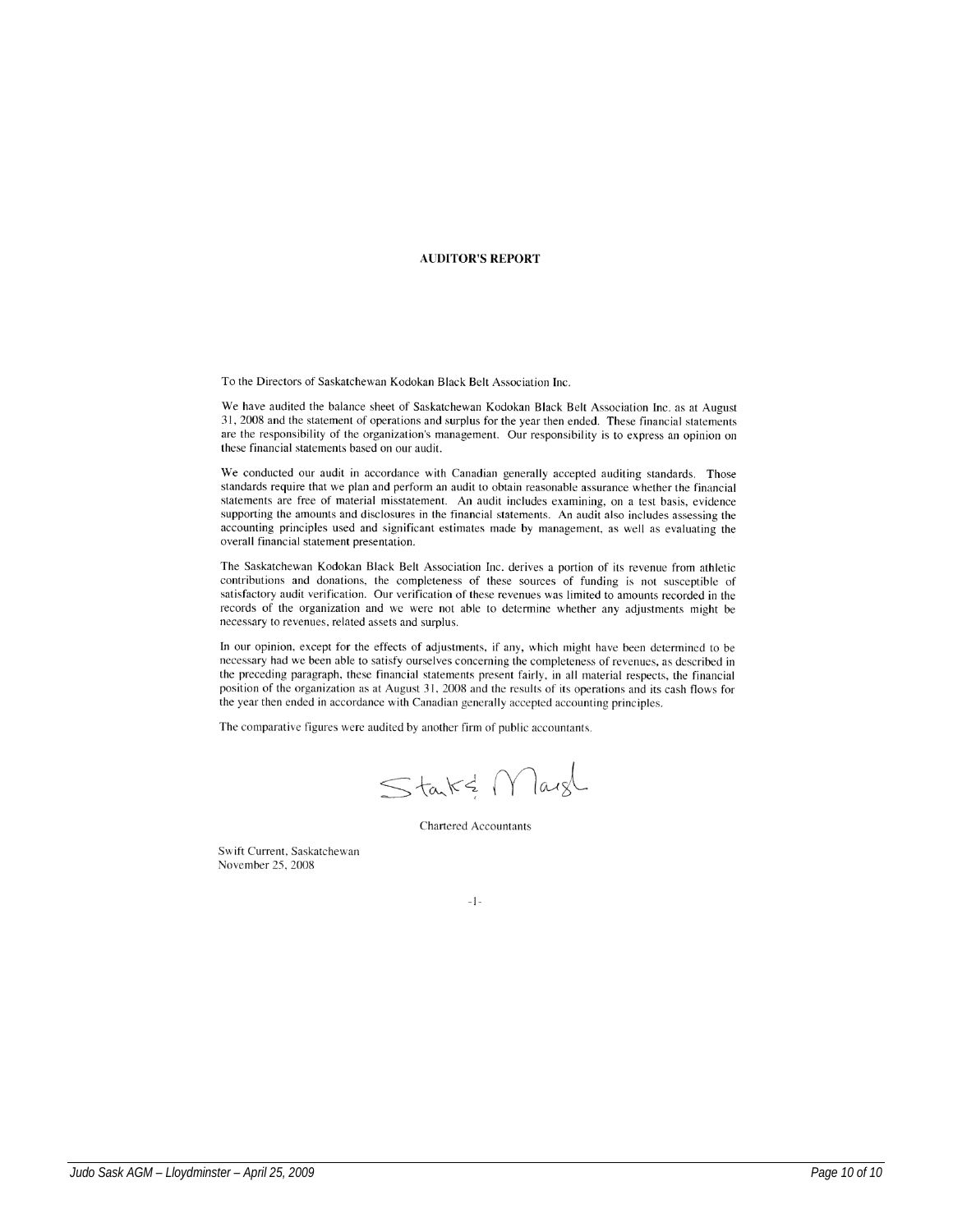# **BALANCE SHEET** As at August 31, 2008

|                                                                                        | 2008                                           | 2007                                                              |
|----------------------------------------------------------------------------------------|------------------------------------------------|-------------------------------------------------------------------|
| <b>ASSETS</b>                                                                          |                                                |                                                                   |
| Current<br>Cash<br>Accrued interest<br>GST receivable<br>Inventory<br>Prepaid expenses | S<br>64,136<br>987<br>3,406<br>2,500<br>24,705 | \$<br>67,804<br>$\overline{\phantom{a}}$<br>1,189<br>6,860<br>535 |
|                                                                                        | 95,734<br>S                                    | 76,388<br>\$                                                      |
| <b>LIABILITIES AND SURPLUS</b><br>Current                                              |                                                |                                                                   |
| Accounts payable                                                                       | S<br>4,000                                     | \$<br>1,100                                                       |
| <b>Surplus</b>                                                                         | 91,734                                         | 75,288                                                            |
| on behalf of the Board<br>Approved                                                     | 95,734                                         | 76,388                                                            |

Director

Director

See accompanying notes  $-2$ -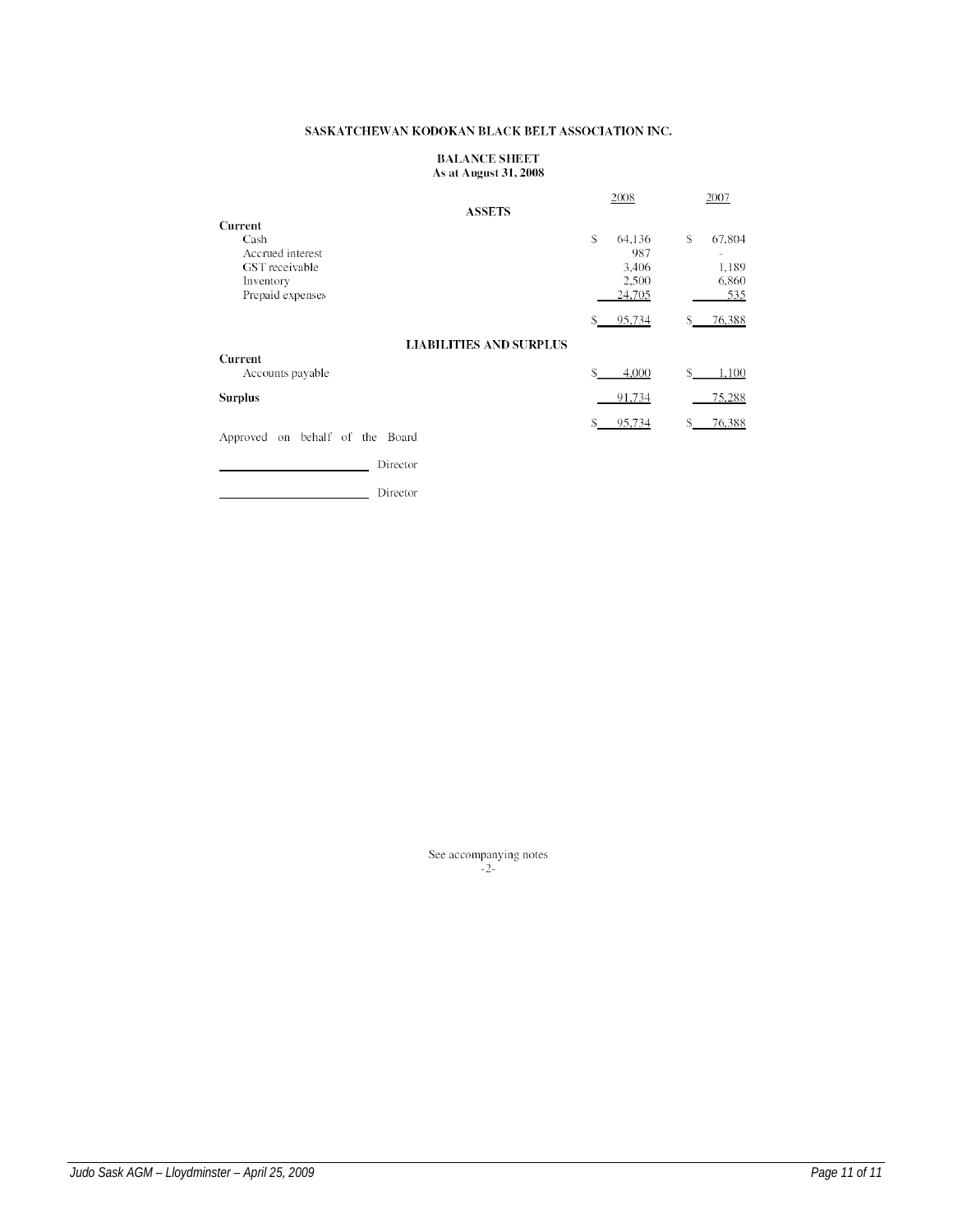# STATEMENT OF OPERATIONS AND SURPLUS<br>For the year ended August 31, 2008

| Revenue                                                                                                                                                                                                                                                                | 2008                                                                                        | 2007                                                                                         |
|------------------------------------------------------------------------------------------------------------------------------------------------------------------------------------------------------------------------------------------------------------------------|---------------------------------------------------------------------------------------------|----------------------------------------------------------------------------------------------|
| Sask Lotteries Trust Fund, Sports Division - Schedule 1<br>Self Help - Schedule 2<br>National sports governing body                                                                                                                                                    | S.<br>114,268<br>59,428<br>1,675<br>175,371                                                 | \$<br>105,554<br>56,745<br>1,675<br>163,974                                                  |
| <b>Expenses</b>                                                                                                                                                                                                                                                        |                                                                                             |                                                                                              |
| Capacity/Interaction - Schedule 3<br>Excellence - Schedule 4<br>Insurance<br>Membership assistance program - Schedule 5<br>National membership dues<br>Office<br>Other categorical grants expenditures - Schedule 6<br>Participation - Schedule 7<br>Professional fees | 5,292<br>80,648<br>4.563<br>11,193<br>8.209<br>2,682<br>9,636<br>34,395<br>4,121<br>160,739 | 3,395<br>106,553<br>6,962<br>11,113<br>8.070<br>3,483<br>6.174<br>49,379<br>1,075<br>196,204 |
| Income (loss) from operations                                                                                                                                                                                                                                          | 14,632                                                                                      | (32, 230)                                                                                    |
| Other income                                                                                                                                                                                                                                                           |                                                                                             |                                                                                              |
| Interest income                                                                                                                                                                                                                                                        | 1,814                                                                                       | 2,229                                                                                        |
| Excess (deficit) of revenue over expenses                                                                                                                                                                                                                              | 16,446                                                                                      | (30,001)                                                                                     |
| Surplus, beginning of year                                                                                                                                                                                                                                             | 75,288                                                                                      | 105,289                                                                                      |
| Surplus, end of year                                                                                                                                                                                                                                                   | 91,734                                                                                      | 75,288<br>S                                                                                  |

See accompanying notes  $-3$ -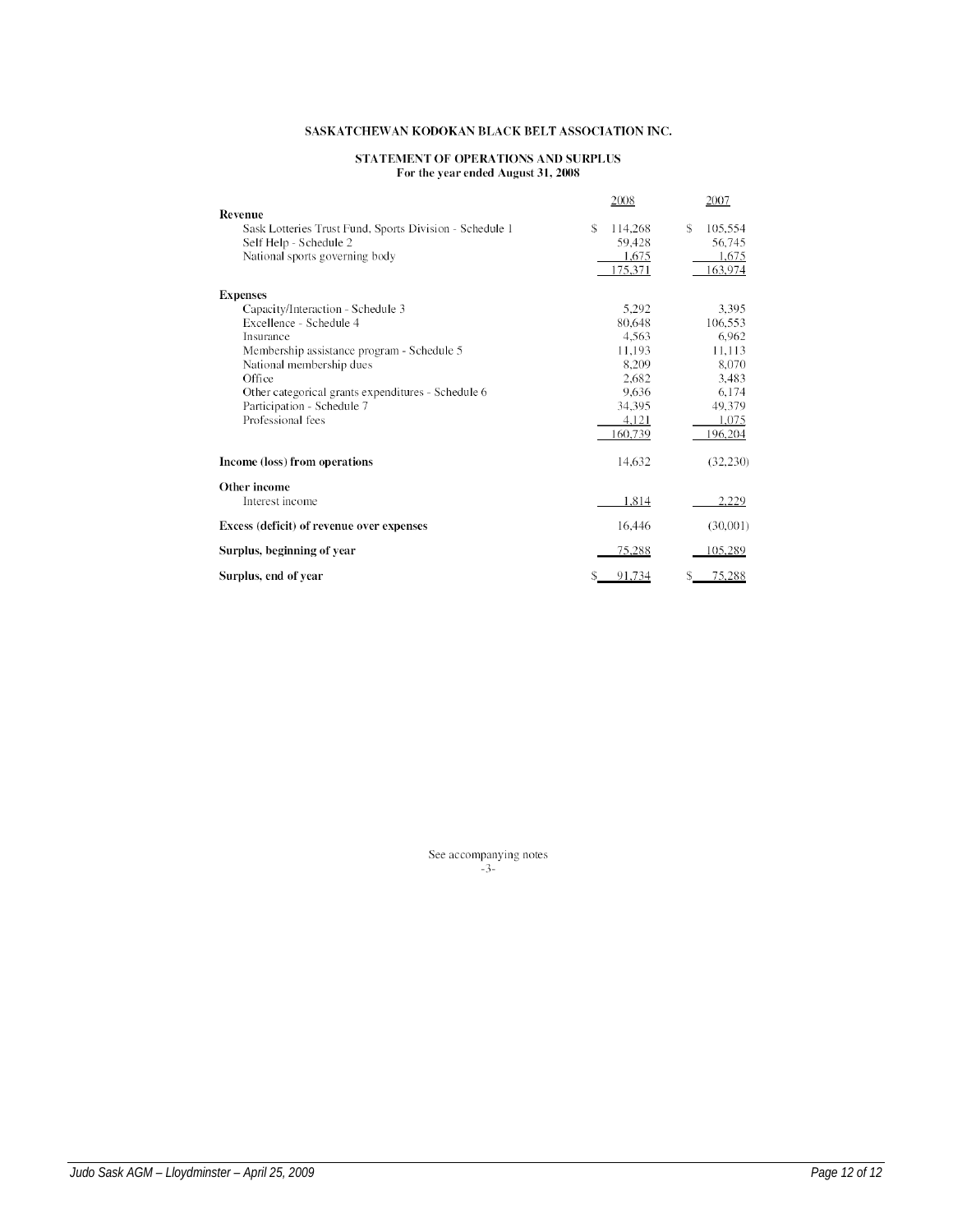#### **NOTES TO FINANCIAL STATEMENTS August 31, 2008**

#### 1. Description of business

Saskatchewan Kodokan Black Belt Association Inc. is a provincial sport governing body, dedicated to the promotion of judo for all and the development of competitive excellence. Saskatchewan Kodokan Black Belt Association Inc. was incorporated and is continued under the Non-Profit Corporations Act of Saskatchewan, and has accordingly claimed exemption to any income taxes on the income reported.

#### 2. Significant accounting policies

#### (a) Inventory

Inventories are valued at the lower of cost and net realizable value.

#### $(b)$  Capital equipment

Fixed assets are charged to expense in the year of purchase. Proceeds of subsequent dispositions are included in income in the year they occur.

#### (c) Revenue recognition

Grants from Saskatchewan Lotteries Trust Fund for Sport, Culture & Recreation are received out of the net proceeds of lottery ticket sales in Saskatchewan. These grants have been recorded as revenue by the association as approved by Saskatchewan Lotteries Trust Fund for the year ended August 31, 2008. Grants received have been recorded as revenue only to the extent these grant funds have been utilized for their designated purpose. Any amounts received relating to expenditures in the next fiscal period are shown as deferred grant revenue.

#### (d) Financial instruments

#### i) Interest rate risk

The organization is exposed to interest rate risk related to interest expense on any amounts drawn on its floating rate debt facilities.

#### ii) Fair value of financial assets and liabilities

The organization has financial instruments consisting of GST receviable and accounts payable. The carrying value of these financial instruments approximates fair value due to their short terms to maturity.

### (e) Measurement uncertainty

The preparation of the financial statements in accordance with Canadian generally accepted accounting principles requires management to make estimates and assumptions that affect the reported amounts of assets and liabilities and disclosure of contingent assets and liabilities at the date of the financial statements and the reported amounts of revenues and expenses during the period then ended. Actual results could differ from those estimates. Significant areas requiring the use of management estimates relate to the determination of the collectible amount of accounts receivable and the amounts recorded as accrued liabilities.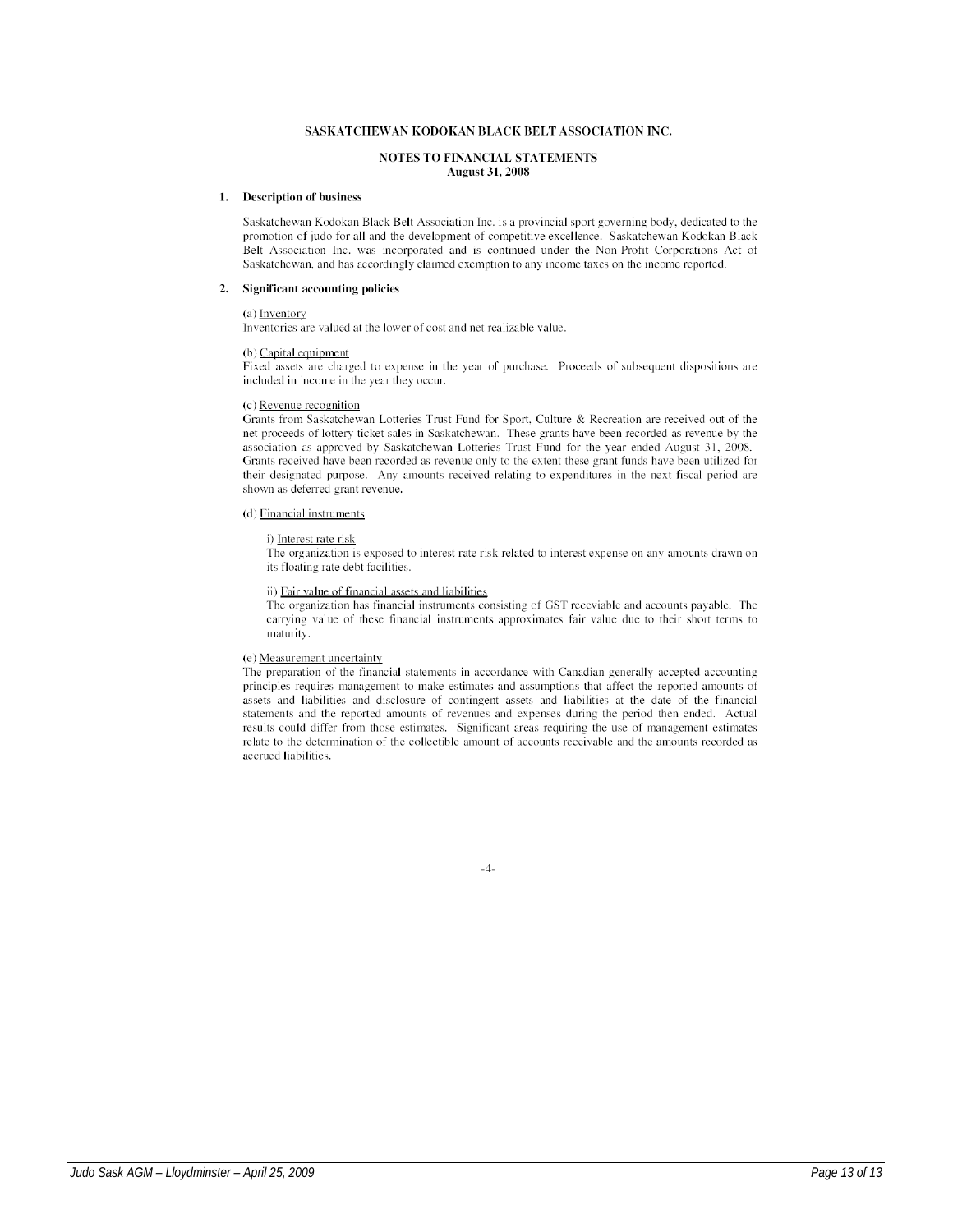#### NOTES TO FINANCIAL STATEMENTS **August 31, 2008**

## 2. Significant accounting policies (continued)

#### (f) Impairment of long-lived assets

The organization observes the recommendations of CICA Handbook Section 3063 "Impairment of Longlived Assets". Section 3063 requires that long-lived assets and intangibles to be held and used by the company be reviewed for possible impairment whenever events or changes in circumstances indicate that the carrying amount of an asset may not be recoverable. If changes in circumstances indicate that the carrying amount of an asset that an entity expects to hold and use may not be recoverable, future cash flows expected to result from the use of the asset and its disposition must be estimated. If the undiscounted value of the future cash flows is less than the carrying amount of the asset, impairment is recognized. Management believes that there has been no impairment of the company's long-lived assets by the year end.

#### 3. Economic dependence

Saskatchewan Kodokan Black Belt Association Inc. currently receives significant revenue in grants from Saskatchewan Lotteries Trust Fund for Sport, Culture, and Recreation. As a result, the organization is dependent upon the continuation of these grants to maintain operations at their current level.

#### 4. Statement of cash flows

A statement of cash flows has not been prepared as it does not provide additional meaningful information to the financial statements.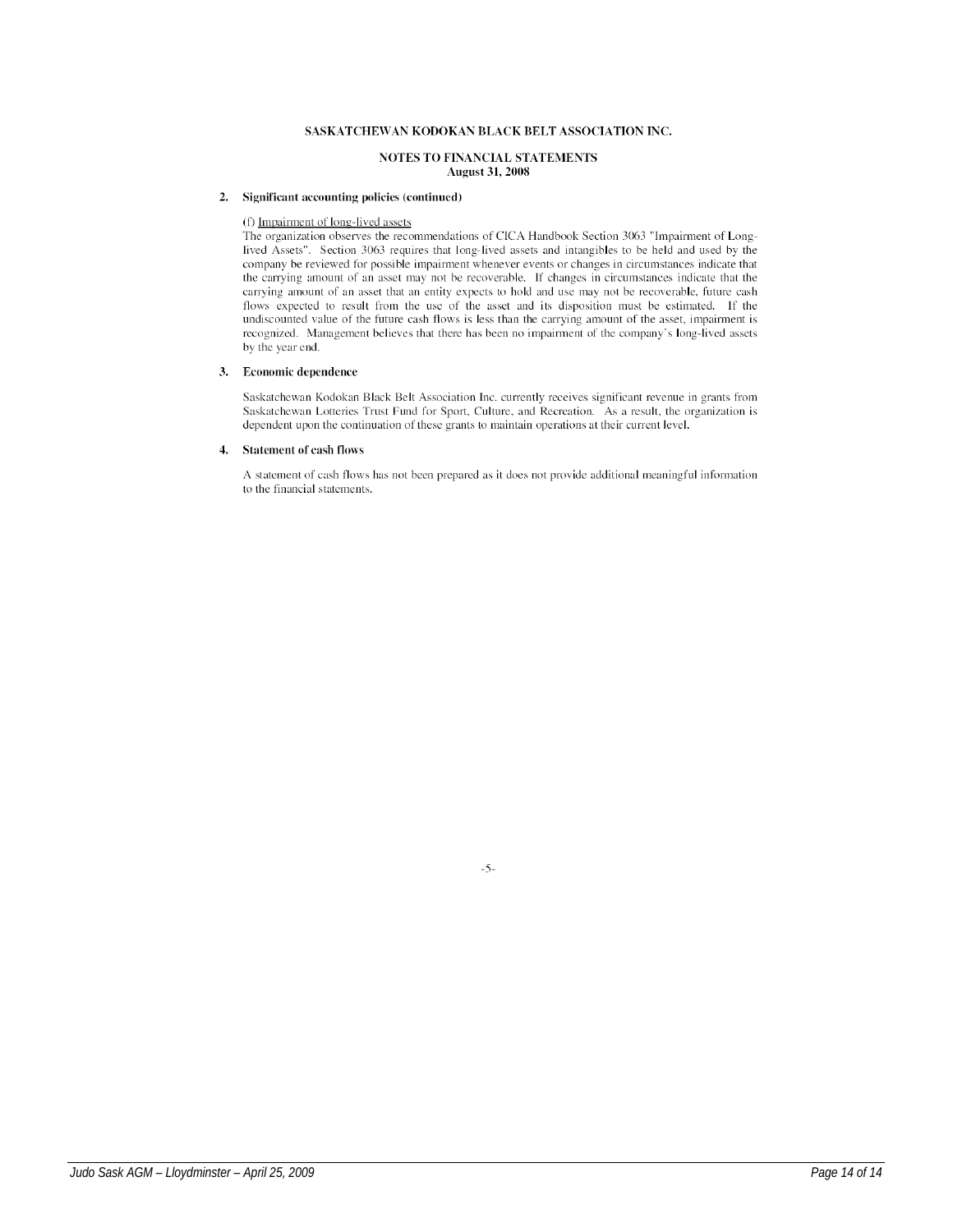# SCHEDULE(S) TO FINANCIAL STATEMENTS<br>For the year ended August 31, 2008

|                                                                                                                                                                                                      | 2008                                                                          | 2007                                                                           |
|------------------------------------------------------------------------------------------------------------------------------------------------------------------------------------------------------|-------------------------------------------------------------------------------|--------------------------------------------------------------------------------|
| <b>Sask Lotteries Trust Fund, Sports Division</b>                                                                                                                                                    |                                                                               | Schedule 1                                                                     |
| Annual funding<br>Membership assistance program<br><b>Future Best</b><br>Hosting                                                                                                                     | \$<br>97,075<br>11,193<br>4,500<br>1,500                                      | \$<br>92,941<br>11,113<br>1,500                                                |
|                                                                                                                                                                                                      | 114,268<br>S.                                                                 | 105,554<br>\$                                                                  |
|                                                                                                                                                                                                      |                                                                               | Schedule 2                                                                     |
| <b>Self Help</b><br>Athlete contributions<br>Membership fees<br>Training camps<br>Donations<br>Miscellaneous<br>Tournament fees<br>Events & clinics<br>Grading board fees<br>Fundraising/sales (net) | \$<br>26,244<br>16.335<br>15,744<br>2.254<br>846<br>340<br>(2, 335)<br>59,428 | \$<br>20,184<br>15,425<br>18,402<br>340<br>100<br>620<br>1,578<br>96<br>56,745 |
|                                                                                                                                                                                                      |                                                                               | Schedule 3                                                                     |
| <b>Capacity/Interaction</b><br>Affiliation fees<br>Meetings (Board, Committee, AGM)<br>Promotion                                                                                                     | \$<br>742<br>4,550                                                            | \$<br>120<br>3,016<br>259                                                      |
|                                                                                                                                                                                                      | 5,292                                                                         | 3,395<br>\$                                                                    |

 $-6-$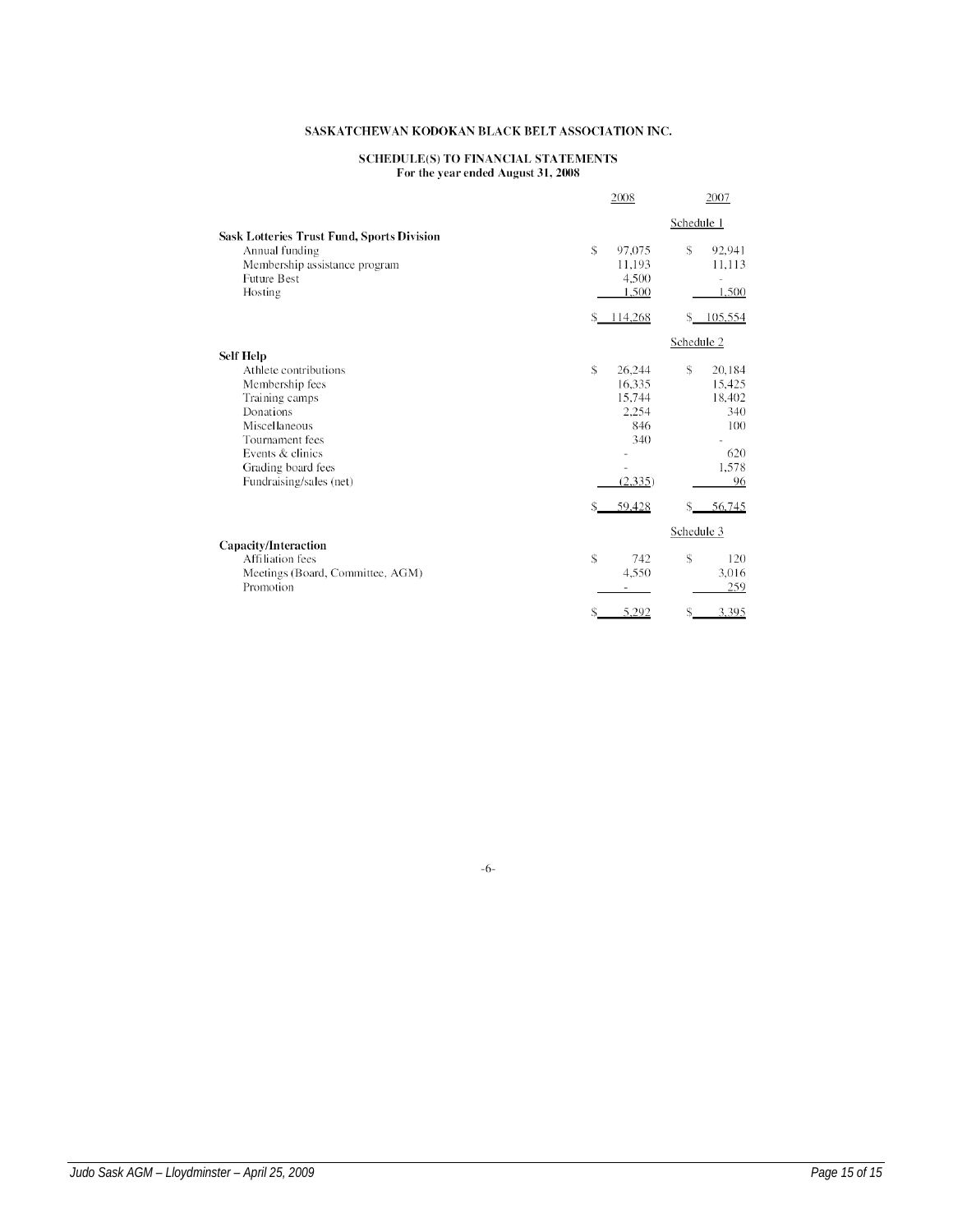# SCHEDULE(S) TO FINANCIAL STATEMENTS<br>For the year ended August 31, 2008

|                                                                                                                                                                                                                                                                                                                       |                     | 2008                                                                                                                     |                             | 2007                                                                         |
|-----------------------------------------------------------------------------------------------------------------------------------------------------------------------------------------------------------------------------------------------------------------------------------------------------------------------|---------------------|--------------------------------------------------------------------------------------------------------------------------|-----------------------------|------------------------------------------------------------------------------|
|                                                                                                                                                                                                                                                                                                                       |                     |                                                                                                                          | Schedule 4                  |                                                                              |
| <b>Excellence</b><br>Athlete assistance<br>Coaching development<br>Competitions<br>Officials development<br>President's Fund<br>Sports science                                                                                                                                                                        | \$                  | 3.416<br>15,136<br>53,548<br>7,777<br>565<br>206                                                                         | \$                          | 3.300<br>24,612<br>71,739<br>6,502<br>400<br>$\overline{\phantom{a}}$        |
|                                                                                                                                                                                                                                                                                                                       | S.                  | 80,648                                                                                                                   |                             | \$106,553                                                                    |
| Membership assistance program<br>Avonhurst Judo Club<br>East End Judo Club<br>Melfort Judo Club<br>Moose Jaw Koseikan Judo Club<br>Prince Albert Kenshukan Judo Club<br>Regina YMCA<br>St. Brieux Judo Club<br>Stanley Mission Judo Club<br>Swift Current Judo Club<br>Vibank Judo Club<br>Watrous Ju No Ri Judo Club | $\mathcal{S}$       | 1.108<br>$\frac{1}{2}$<br>$\overline{a}$<br>1,449<br>$\overline{a}$<br>1,930<br>2,327<br>2.146<br>903<br>1,330<br>$\sim$ | Schedule 5<br>\$            | 578<br>1,000<br>534<br>1.452<br>982<br>2,350<br>2,000<br>747<br>470<br>1,000 |
|                                                                                                                                                                                                                                                                                                                       | S                   | 11,193                                                                                                                   | $S_{-}$                     | 11,113                                                                       |
| Other categorical grants expenditures<br>Canada Games<br>Future Best grant<br>Hosting                                                                                                                                                                                                                                 | \$                  | 3,636<br>4,500<br>1,500<br>9,636                                                                                         | Schedule 6<br>\$<br>$S_{-}$ | 4,074<br>600<br>1,500<br>6,174                                               |
| Participation<br>Coaching development<br>Committees<br>Competitions<br>Intro/Participant programs<br>Officials development<br>Target group initiatives                                                                                                                                                                | $\mathcal{S}$<br>\$ | 7,339<br>1,659<br>1,424<br>23,173<br>$\overline{\phantom{a}}$<br>800<br>34.395                                           | Schedule 7<br>\$<br>\$      | 26.846<br>2,901<br>2,168<br>15,997<br>606<br>861<br>49.379                   |

 $-7-$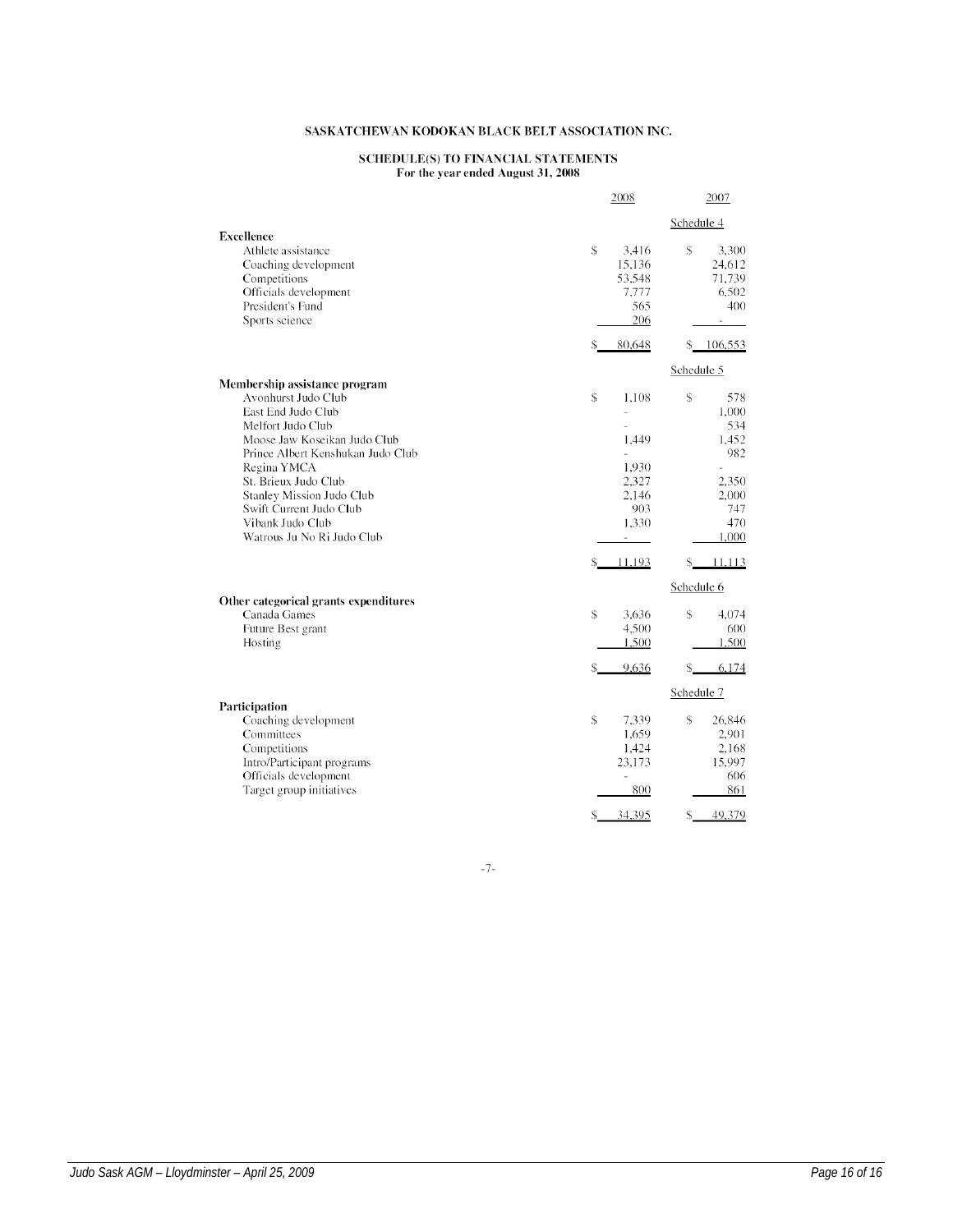# **Finance Committee Report**

This report will try to explain in a simplified version how finance works in Judo Saskatchewan. The fiscal year of Judo Saskatchewan is from September 1st to August 31st.

The work of the finance chair starts in early June when a request for input towards the upcoming year's activities and budget requirements goes out to all the various committee chairs. They are then the responsible to submit their budget requests to the chair of finance by the middle of July. The information is then compiled and presented at the budget meeting of the executive in mid July. All of the approved budget requests and activities are then compiled and are entered into the "Sport Profile Annual Plan and Funding Application" which must be submitted to Sask. Sport by the end of August. This is probably the busiest part of the job for the Chair of Finance.

Once the application is approved 1/2 of the funds are released to Judo Saskatchewan. The remaining 1/2 of the funds plus the MAP grant funds are withheld until the Chair of Finance submits a "Sports Profile Follow Up Report" to Sask. Sport. This report is compiled by the chairs of different committees who submit a follow up report for the last year's activities. The report requires Judo Sask. To address the goals and objectives set for the previous grant year and to indicate the results and any reasons for the successes, failures or modifications. Some other information that is required in this report is:

- $\triangleright$  Our membership by age, gender and sports zone
- $\triangleright$  An audited financial statement for the last grant year
- $\triangleright$  Copy of the minutes from our Annual General Meeting
- ¾ Number of certified coaches and officials at each of the various Provincial and National levels

Another responsibility of the Chair of Finance is to administer the MAP (Membership Assistance Program) grant money. MAP grant money is a fund that come from Sask. Sport and is distributed to the various clubs that has applies. In October, MAP grant applications are sent out to the clubs and they must be returned by a specific time so that the Judo Sask. Executive can decide who will be getting these grants and how much, according to a pre-specified priority level. The MAP grant money we receive from Sask. Sport is based on an equation that takes into consideration our membership, the number of certified coaches and the number of officials we have.

Please find attached the Revenue and Expenditure Summary Reports.

Respectfully submitted

Rod Thiessen - Chair of Finance

|    | <b>Revenue</b>                    | <b>Actual 2007</b> | <b>Budget 2008</b> | <b>Actual 2008</b> | % Variance (Budget to Actual) | % Revenue |
|----|-----------------------------------|--------------------|--------------------|--------------------|-------------------------------|-----------|
| Α. | Saskatchewan Lotteries Trust Fund |                    |                    |                    |                               |           |
|    | Annual Funding                    | \$92,941.00        | \$94,800.00        | \$97,075.00        | 2%                            | 55%       |
| 2. | Canada Winter Games               | \$0.00             | \$0.00             | \$0.00             | $0\%$                         | $0\%$     |
| 3. | <b>Future Best</b>                | \$0.00             | \$0.00             | \$4,500.00         | 0%                            | 3%        |
| 4. | Hosting                           | \$1,500.00         | \$900.00           | \$1,500.00         | 67%                           | $1\%$     |
| 5. | <b>MAP</b>                        | \$11,113.00        | \$11,193.00        | \$11,193.00        | $0\%$                         | 6%        |
| 6. | Other                             | \$0.00             | \$0.00             | \$0.00             | 0%                            | $0\%$     |
|    | Sub Total                         | \$105,554.00       | \$106,893.00       | \$114,268.00       | 7%                            | 65%       |
| В. | Self Help - Internal              |                    |                    |                    |                               |           |
|    | Competition & Clinic Fees         | \$620.00           | \$0.00             | \$0.00             | 0%                            | 0%        |
| 2. | Grading Board Fees                | \$0.00             | \$0.00             | \$0.00             | $0\%$                         | $0\%$     |
| 3. | Grading Board Fees                | \$1,577.00         | \$0.00             | \$0.00             | $0\%$                         | $0\%$     |
| 4. | Grading Board Fees                | \$0.00             | \$1,092.00         | \$0.00             | $-100%$                       | $0\%$     |
| 5. | Membership Fees                   | \$15,425.00        | \$15,000.00        | \$16,335,00        | 9%                            | 9%        |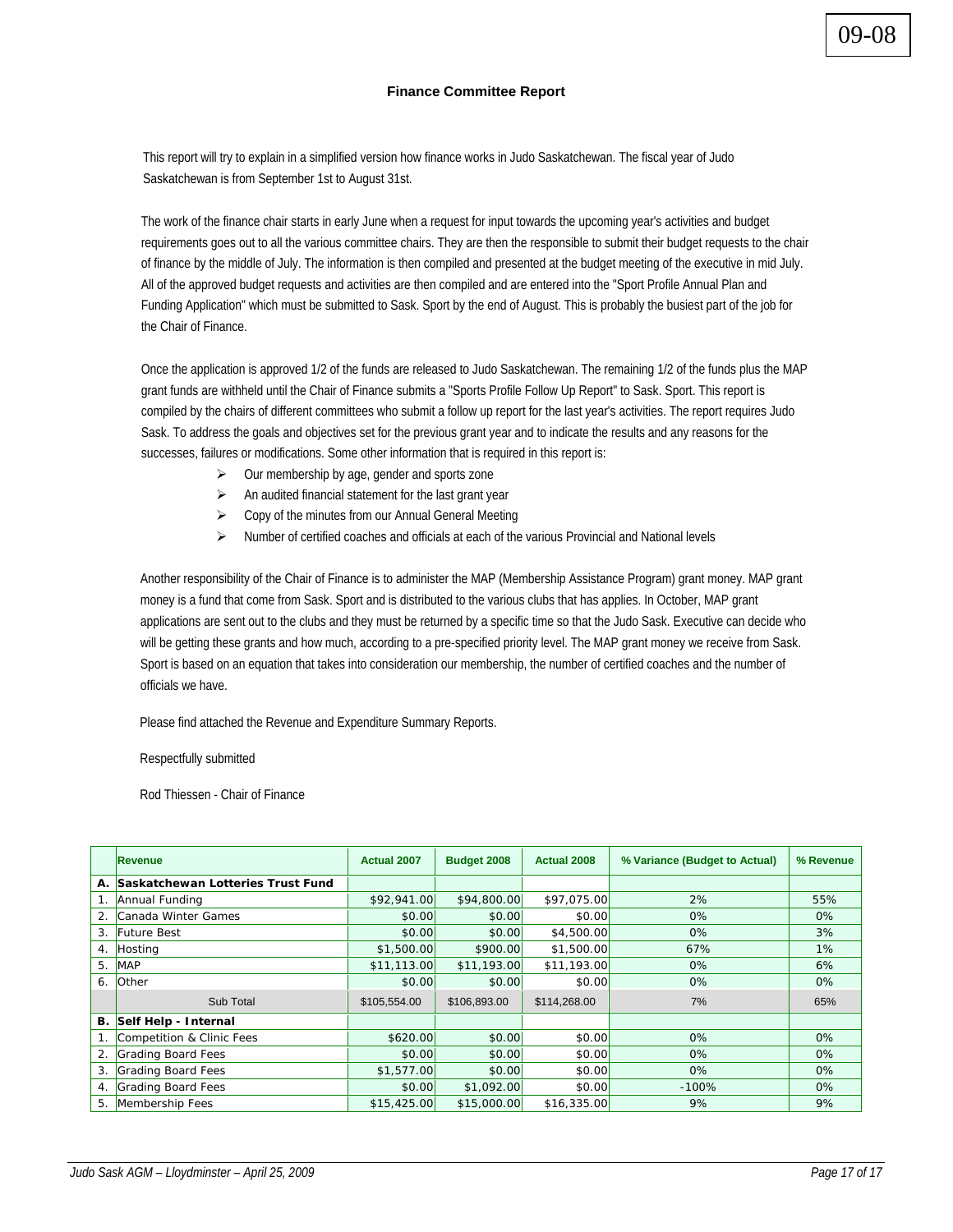|                | Revenue                              | <b>Actual 2007</b> | Budget 2008  | <b>Actual 2008</b> | % Variance (Budget to Actual) | % Revenue |
|----------------|--------------------------------------|--------------------|--------------|--------------------|-------------------------------|-----------|
| 6.             | Newsletter Revenue                   | \$0.00             | \$0.00       | \$0.00             | 0%                            | 0%        |
| 7.             | Newsletter Revenue                   | \$0.00             | \$0.00       | \$0.00             | 0%                            | 0%        |
| 8.             | Other                                | \$0.00             | \$0.00       | \$0.00             | 0%                            | 0%        |
| 9.             | Other: Miscellaneous                 | \$0.00             | \$0.00       | \$846.00           | 0%                            | 0%        |
| 10.            | Team / Althlete Fees                 | \$19,624.00        | \$39,550.00  | \$26,244.00        | $-34%$                        | 15%       |
| 11.            | Tournament Fees                      | \$0.00             | \$0.00       | \$340.00           | 0%                            | 0%        |
| 12.            | Tournament Fees                      | \$0.00             | \$0.00       | \$0.00             | 0%                            | 0%        |
| 13.            | Tournament Fees                      | \$0.00             | \$700.00     | \$0.00             | $-100%$                       | 0%        |
| 14.            | Training Camps                       | \$18,402.00        | \$0.00       | \$0.00             | 0%                            | 0%        |
| 15.            | Training Camps                       | \$0.00             | \$0.00       | \$0.00             | 0%                            | 0%        |
| 16.            | Training Camps (Winter/Summer)       | \$0.00             | \$17,000.00  | \$15,744.00        | $-7%$                         | 9%        |
|                | Sub Total                            | \$55,648.00        | \$73,342.00  | \$59,509.00        | $-19%$                        | 34%       |
| C.             | Self Help - External                 |                    |              |                    |                               |           |
| 1.             | Charitable Donations                 | \$340.00           | \$0.00       | \$2,254.00         | 0%                            | 1%        |
| 2.             | Fundraising (net)                    | \$96.00            | \$1,000.00   | (\$2,335.00)       | $-334%$                       | $-1%$     |
| 3.             | Interest                             | \$2,229.00         | \$1,500.00   | \$0.00             | $-100%$                       | 0%        |
| 4.             | Lottery Commissions                  | \$0.00             | \$0.00       | \$0.00             | 0%                            | 0%        |
| 5.             | Other                                | \$100.00           | \$0.00       | \$0.00             | 0%                            | 0%        |
| 6.             | Sales (net)                          | \$0.00             | \$1,000.00   | \$0.00             | $-100%$                       | 0%        |
| 7.             | Sponsorships                         | \$0.00             | \$0.00       | \$0.00             | 0%                            | 0%        |
|                | Sub Total                            | \$2,765.00         | \$3,500.00   | (\$81.00)          | $-102%$                       | $0\%$     |
| D.             | National Sport Organization          |                    |              |                    |                               |           |
| 1.             | Other: National Sport Governing Body | \$1,675.00         | \$0.00       | \$1,675.00         | 0%                            | 1%        |
|                | Sub Total                            | \$1,675.00         | \$0.00       | \$1,675.00         | 0%                            | 1%        |
| Ε.             | <b>Other Revenue</b>                 |                    |              |                    |                               |           |
| 1 <sub>1</sub> | Draw Down on Reserves                | \$0.00             | \$0.00       | \$0.00             | 0%                            | 0%        |
|                | Sub Total                            | \$0.00             | \$0.00       | \$0.00             | 0%                            | 0%        |
|                | <b>Total Revenue</b>                 | \$165,642.00       | \$183,735.00 | \$175,371.00       | $-5%$                         | 100%      |
|                |                                      |                    |              |                    |                               |           |

|                | <b>Expenditures</b>                           | Actual 2007 | Budget 2008 | <b>Actual 2008</b> | % Variance (Budget to Actual) | % Expense |
|----------------|-----------------------------------------------|-------------|-------------|--------------------|-------------------------------|-----------|
|                | A. Administration                             |             |             |                    |                               |           |
| 1 <sub>1</sub> | <b>Administration Salaries &amp; Benefits</b> | \$0.00      | \$0.00      | \$0.00             | 0%                            | 0%        |
| 2.             | Administrative Staff Travel                   | \$0.00      | \$0.00      | \$0.00             | 0%                            | 0%        |
| 3.             | Audit                                         | \$1,075.00  | \$1,500.00  | \$4,121.00         | 175%                          | 3%        |
| 4.             | Insurance                                     | \$6,962.00  | \$2,000.00  | \$4,563.00         | 128%                          | 3%        |
| 5.             | Legal                                         | \$0.00      | \$0.00      | \$0.00             | 0%                            | 0%        |
| 6.             | Office Operations                             | \$3,383.00  | \$4,000.00  | \$2,682.00         | $-33%$                        | 2%        |
| 7.             | Other                                         | \$100.00    | \$0.00      | \$0.00             | 0%                            | 0%        |
|                | Sub Total                                     | \$11,520.00 | \$7,500.00  | \$11,366.00        | 52%                           | 7%        |
|                | B. Capacity / Interaction                     |             |             |                    |                               |           |
| 1 <sub>1</sub> | Aff Fees/ Non Profit Fees                     | \$120.00    | \$0.00      | \$0.00             | 0%                            | 0%        |
| 2.             | <b>Affiliation Fees</b>                       | \$0.00      | \$0.00      | \$742.00           | 0%                            | 0%        |
| 3.             | <b>Affiliation Fees</b>                       | \$0.00      | \$50.00     | \$0.00             | $-100%$                       | 0%        |
| 4.             | Awards & Recognition                          | \$0.00      | \$0.00      | \$0.00             | 0%                            | 0%        |
| 5.             | Communications                                | \$0.00      | \$0.00      | \$0.00             | 0%                            | 0%        |
| 6.             | Conferences / Symposiums                      | \$0.00      | \$1,600.00  | \$0.00             | $-100%$                       | 0%        |
| 7.             | Hosting                                       | \$0.00      | \$900.00    | \$0.00             | $-100%$                       | 0%        |
| 8.             | Marketing / Promotions                        | \$0.00      | \$0.00      | \$0.00             | 0%                            | 0%        |
| 9.             | Meetings (Board, Committee, AGM, etc.)        | \$3,016.00  | \$3,600.00  | \$4,550.00         | 26%                           | 3%        |
| 10.            | News Letter                                   | \$0.00      | \$0.00      | \$0.00             | 0%                            | 0%        |
|                | 11. Newsletter                                | \$0.00      | \$0.00      | \$0.00             | 0%                            | 0%        |
|                | 12. Non Profit Corp Fees                      | \$0.00      | \$10.00     | \$0.00             | $-100%$                       | 0%        |
|                | 13. Other: Promotion                          | \$259.00    | \$0.00      | \$0.00             | 0%                            | $0\%$     |
|                | 14. Other Membership Fees                     | \$0.00      | \$50.00     | \$0.00             | $-100%$                       | 0%        |
|                | 15. Planning                                  | \$0.00      | \$0.00      | \$0.00             | 0%                            | 0%        |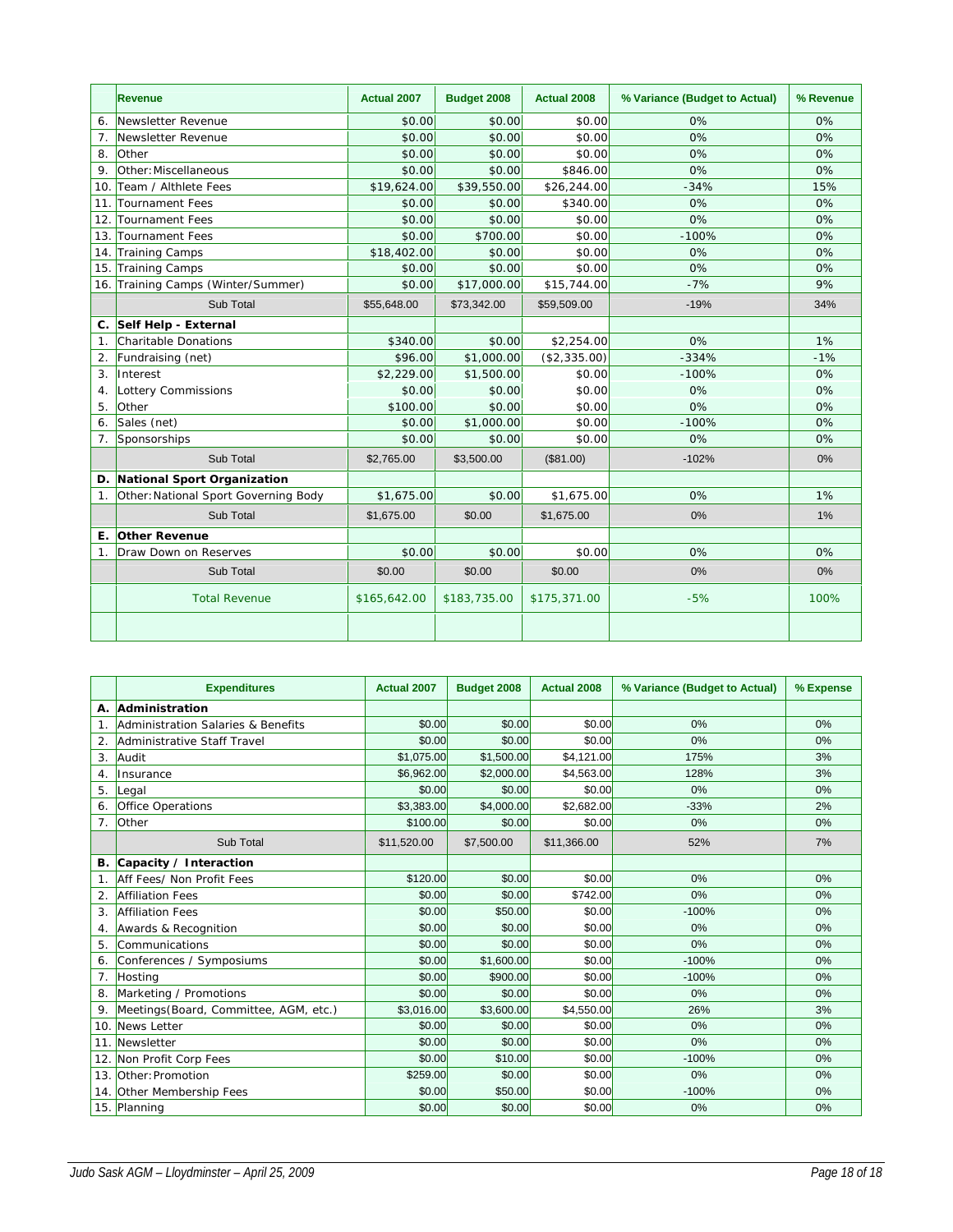|                  | <b>Expenditures</b>                                    | Actual 2007  | Budget 2008  | <b>Actual 2008</b> | % Variance (Budget to Actual) | % Expense |
|------------------|--------------------------------------------------------|--------------|--------------|--------------------|-------------------------------|-----------|
|                  | 16. Professional / Leadership Development              | \$0.00       | \$500.00     | \$0.00             | $-100%$                       | 0%        |
| 17.              | <b>Web Site Hosting</b>                                | \$0.00       | \$100.00     | \$0.00             | $-100%$                       | 0%        |
|                  | Sub Total                                              | \$3,395.00   | \$6,810.00   | \$5,292.00         | $-22%$                        | 3%        |
|                  | C. Participation                                       |              |              |                    |                               |           |
| 1.               | Athlete Development - Competitions                     | \$2,168.00   | \$4,154.00   | \$1,424.00         | $-66%$                        | 1%        |
| $\overline{2}$ . | Athlete Development - Introduction /<br>Participation  | \$15,997.00  | \$24,330.00  | \$23,173.00        | $-5%$                         | 14%       |
| 3.               | Athlete Development - Under-represented<br>Poplulation | \$861.00     | \$11,000.00  | \$800.00           | $-93%$                        | 0%        |
| 4.               | Coaches Development                                    | \$26,846.00  | \$5,516.00   | \$7,339.00         | 33%                           | 5%        |
| 5.               | Grading Board                                          | \$0.00       | \$0.00       | \$0.00             | 0%                            | 0%        |
| 6.               | Grading Board                                          | \$2,901.00   | \$0.00       | \$1,659.00         | 0%                            | 1%        |
| 7.               | <b>Grading Board</b>                                   | \$0.00       | \$1,892.00   | \$0.00             | $-100%$                       | 0%        |
| 8.               | <b>NCCP</b>                                            | \$0.00       | \$2,000.00   | \$0.00             | $-100%$                       | 0%        |
| 9.               | Officials Development                                  | \$606.00     | \$1,400.00   | \$0.00             | $-100%$                       | 0%        |
|                  | Sub Total                                              | \$49,379.00  | \$50,292.00  | \$34,395.00        | $-32%$                        | 21%       |
| D.               | Excellence                                             |              |              |                    |                               |           |
| $\mathbf{1}$ .   | Athlete Development - Athlete Assistance               | \$2,740.00   | \$5,000.00   | \$3,416.00         | $-32%$                        | 2%        |
| 2.               | Athlete Development - Competition                      | \$71,738.00  | \$62.198.00  | \$53,548.00        | $-14%$                        | 33%       |
| 3.               | Athlete Development - Talent ID                        | \$0.00       | \$0.00       | \$0.00             | 0%                            | 0%        |
| 4.               | Athlete Development - Training                         | \$0.00       | \$3,000.00   | \$0.00             | $-100%$                       | 0%        |
| 5.               | Coaches Development                                    | \$24,612.00  | \$18,462.00  | \$15,136.00        | $-18%$                        | 9%        |
| 6.               | High Performance Team Training                         | \$0.00       | \$1,890.00   | \$0.00             | $-100%$                       | 0%        |
| 7.               | Officials Development                                  | \$6,502.00   | \$4,600.00   | \$7,777.00         | 69%                           | 5%        |
| 8.               | Other: Presidents Fund                                 | \$400.00     | \$0.00       | \$0.00             | 0%                            | 0%        |
| 9.               | Presidents Fund                                        | \$0.00       | \$4,400.00   | \$565.00           | $-87%$                        | 0%        |
| 10.              | Sport Medicine & Science                               | \$0.00       | \$0.00       | \$206.00           | 0%                            | 0%        |
|                  | Sub Total                                              | \$105,992.00 | \$99,550.00  | \$80,648.00        | $-19%$                        | 50%       |
| Е.               | <b>Categorical Grants</b>                              |              |              |                    |                               |           |
| 1.               | Canada Winter Games                                    | \$4,074.00   | \$0.00       | \$3,636.00         | 0%                            | 2%        |
| 2.               | <b>MAP</b>                                             | \$11,113.00  | \$11,193.00  | \$11,193.00        | 0%                            | 7%        |
| 3.               | Other: Hosting                                         | \$600.00     | \$0.00       | \$1,500.00         | 0%                            | 1%        |
| $\overline{4}$ . | Other: Future Best Grant                               | \$600.00     | \$0.00       | \$4,500.00         | 0%                            | 3%        |
|                  | Sub Total                                              | \$16,387.00  | \$11,193.00  | \$20,829.00        | 86%                           | 13%       |
| F.               | <b>Other</b>                                           |              |              |                    |                               |           |
| 1.               | National Affiliation Dues                              | \$0.00       | \$8,390.00   | \$8,209.00         | $-2%$                         | 5%        |
| $\overline{2}$ . | National Dues                                          | \$8,070.00   | \$0.00       | \$0.00             | 0%                            | 0%        |
|                  | Sub Total                                              | \$8,070.00   | \$8,390.00   | \$8,209.00         | $-2%$                         | 5%        |
|                  | <b>Total Expenditure</b>                               | \$194,743.00 | \$183,735.00 | \$160,739.00       | $-13%$                        | 100%      |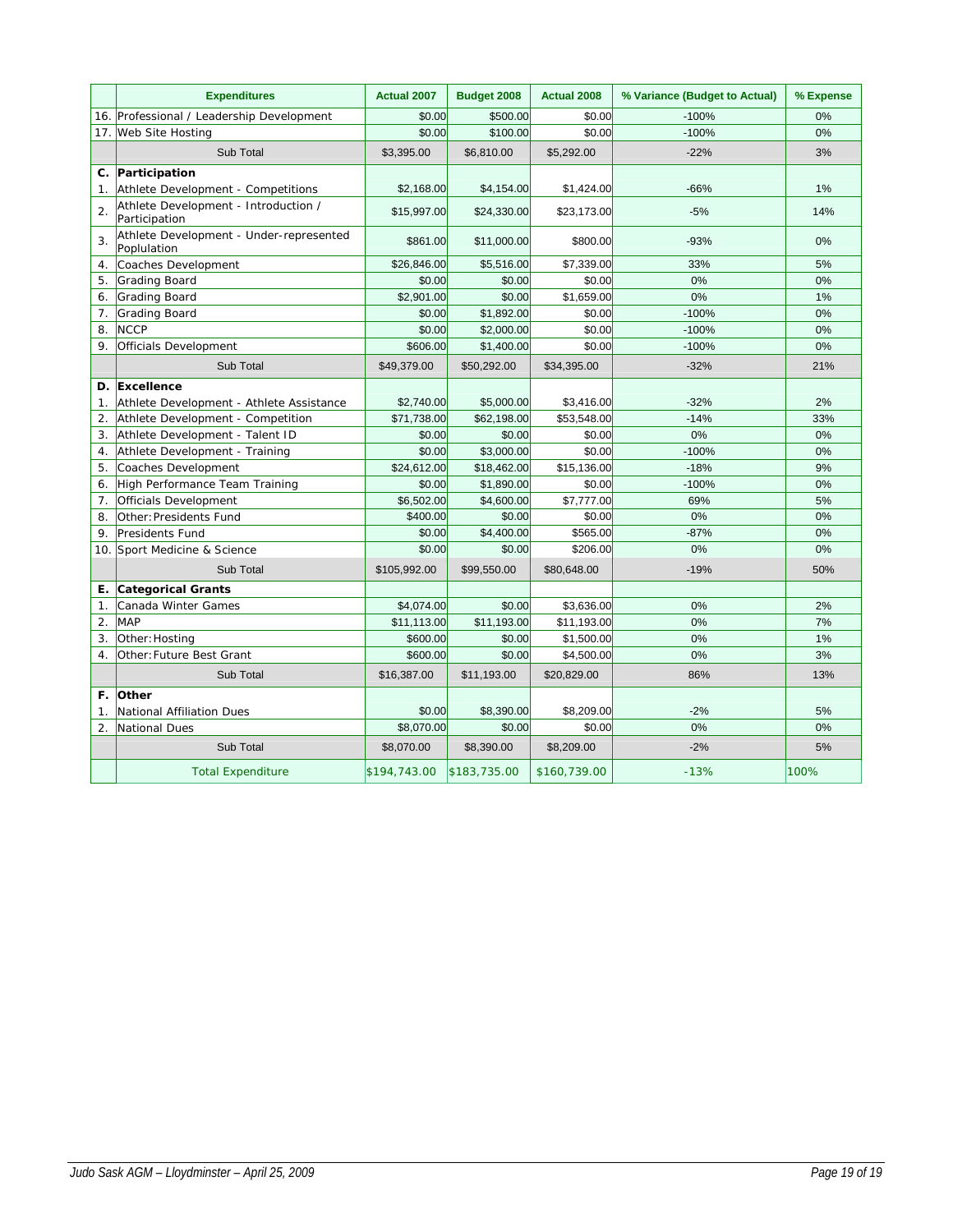# **Athlete's Representative Report**

 This year, as Athlete's Representative, things were not very busy with few questions and concerns from the athletes in Saskatchewan, which made my year really quite easy.

This year, it was a pleasure to have Ewan Beaton, our new Provincial Coach, leading our team and, I can see many improvements, both in physical fitness and in attitude among the athletes. He has made the team trainings enjoyable (except for the burpees) and is helping the team in a very positive way.

It was good to see that there was more interest in the Athletes Assistance Grants this year- be it because of better knowledge of what is available or because of our coaching staff encouraging the athletes to apply for them.

 As the Athlete's Representative I attended most the meetings in Saskatchewan and sat in on conference calls, to ensure that the athletes were represented in the decisions being made by the Executive.

 In closing I would like to end this by saying thank you to all the members of the Executive who made this another enjoyable term as Athletes Rep.

Ian MacDonald

# 09-10

# **Registrar's Report**

I realized when I stood for the position of Registrar for Judo Saskatchewan that the task would be full of challenges. I WAS NOT DISAPPOINTED.

I knew filling out 700 plus cards, keeping records up to date and issuing Certificates would require time and effort. That I was prepared to do, however the greatest challenge was to get some level of cooperation from the clubs so that records could be checked and entered into the system.

This year we would be keeping two sets of records. One set of records would be an Excel Spreadsheet, which Judo Sask. has used for the past few years. The other was to be our entry into the Judo Canada Database. We are one of the last Provinces to be entered. I have been working with very large Databases for probably more than 30 years so I was not worried about that part of the job. The Judo Canada Database has many basic and major faults, which still need to be resolved. I had a lot of fun discussing these with Adrien Landry.

The Judo Sask. Excel portion had it's share of difficulties due to the way the information comes in. Many times the information is written on small scraps of paper or handwritten on sheets not designed to carry the information with totally illegible handwriting.

The Judo Canada portion had many startup problems. Adrien Landry, who would seem to be doing the job of about 3 people in Judo Canada, tried to enter some of our previous year's records into the database in bulk form to make things easier for us. It took him some time over the period of the summer once he got started. I had hoped to get all of the records into the Judo Canada database before our current season started. Good luck! I couldn't verify the Judo Sask. Records with most of the Clubs during this period due to lack of cooperation.

Adrien Landry has been working with this database for about 3 years now and has had his hands full. There are a number of issues, which still require major fixes. However, from a Club level the system will work very much better than what we have in place now. It does require some work from the Club level but much less than we previously did in Judo Sask. The process will definitely prove to be more accurate than what we have at present. It will also be accessible at anytime, and the information will be up to date when competitions are being planned and held.

Here is why;

-From the Club point of view, they will be the ones to enter and keep their own records timely and accurate. There is next to no paperwork involved with adding up the totals for the checks to be written. Some people have great difficulty adding a short column of figures and then take many weeks to send in correcting checks. As you add in the Judoka, the system looks at the birth date and assigns the proper value for the dues. When you want to send in a check you just ask for a print and it totals the value of the check, no math required on the part of the clubs. One copy of the printout for your club records and one copy to go with the check to the Provincial Registrar and you are done, no handwritten sheets or trying to determine what value to put with the young Judoka's birth date, no inaccurate totals. Wow!

-The Clubs can change the grading level up to Ikkyu at any time.

-The Clubs can change addresses or other information at any time.

-The Clubs can correct any errors in spelling at any time.

-The database will be used to issue Judo Canada cards twice a year, once in December and again in April. No spelling errors. Some of you should have the cards now, if you were entered into the Judo Canada database.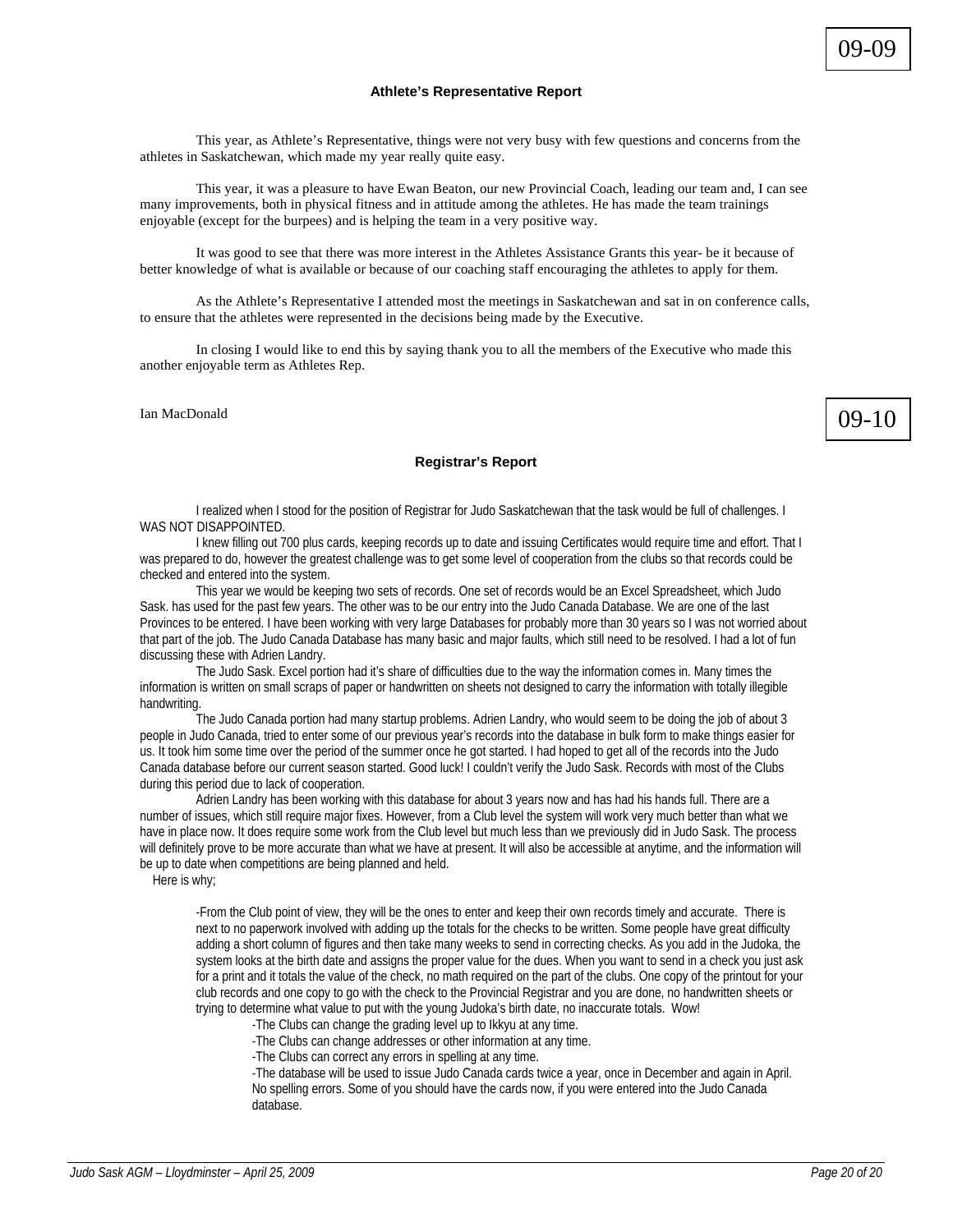-From a Provincial point of view, the Database can be accessed at any time by the President or Registrar to check numbers of Judoka or information they might require for answers to questions, generate reports or for Competitions. This information can be downloaded and stored or printed at any time. It can also be used to set up competitions, with internet pre-registering draw sheets and results generated. Results can be automatically sent in to Judo Canada records.

-From the individual Judoka's point of view, they can access their own records, verify the accuracy of them and to check what has been stored on them such as: what accreditation levels they have, when new Ranks were given and if competition results are entered etc.

#### **I would strongly recommend the following;**

**-That the Clubs get on board and get entered into the Judo Canada Database as soon as possible and keep their records current.** 

 **-The following Clubs are entered -Avonhurst -Kenshukan -Regina YMCA -South Corman Park Judo Club -There are a few more who are just starting to get on board -Koseikan -Ju-No-Ri -PAMWA -Saskatoon YMCA** 

**-The smaller clubs are yet to be approached. If I can't get the big clubs on-steam I'm wasting my time. However I think things are finally coming together and it should be done within a month.** 

**-As of March 31, 2009 we have 212 Judoka listed on the Judo Canada Database for the current year. -The total of all Judo Sask. members who are recorded in the Judo Canada database for all years is 862. -To those of you who helped and did the entries.** 

**Thank you very much for your cooperation.** 

**-To the others, if you do not get entered, you may find you have some problems getting cards, having the proper grading done and entries into the competitions may be difficult. Adrien Landry recently sent out an email stating that Judo Canada would no longer accept Excel spreadsheets as an input to Judo Canada records. There are no other options.** 

**-Another recommendation I have would be that we discontinue the use of our Provincial cards. They will be redundant with the Judo Canada cards being issued which are of much better quality. It would also greatly reduce the workload and frustration for the Provincial Registrar.** 

| Now the Numbers;<br>-As of March 31, 2009<br>-We had 18 Clubs with registered Judoka<br>-The Lawson heights Judo Club folded because the Sensei moved away.<br>-The Eastend Judo Club did not register any Judoka this year.<br>-One sometimes wonders whatever happened to such clubs as<br>-Lone Rock<br>-RCMP Depot<br>-Nipawin<br>-Gordon (Punichi)<br>-Weyburn |          |  |  |  |
|---------------------------------------------------------------------------------------------------------------------------------------------------------------------------------------------------------------------------------------------------------------------------------------------------------------------------------------------------------------------|----------|--|--|--|
| -Yorkton<br>-Carrot River                                                                                                                                                                                                                                                                                                                                           |          |  |  |  |
| -Tisdale                                                                                                                                                                                                                                                                                                                                                            |          |  |  |  |
| Are people no longer doing Judo in those areas? The RCMP Depot used to be quite active.                                                                                                                                                                                                                                                                             |          |  |  |  |
| -We have 742 Judoka listed with our Judo Sask. Records. In the 2007-2008 year we had 739.<br>-The following 18 clubs have Judoka Registered in Judo Sask.<br>-Avonhusrt<br>28<br>32<br>-Battleford<br>1<br>-Independent                                                                                                                                             | Records: |  |  |  |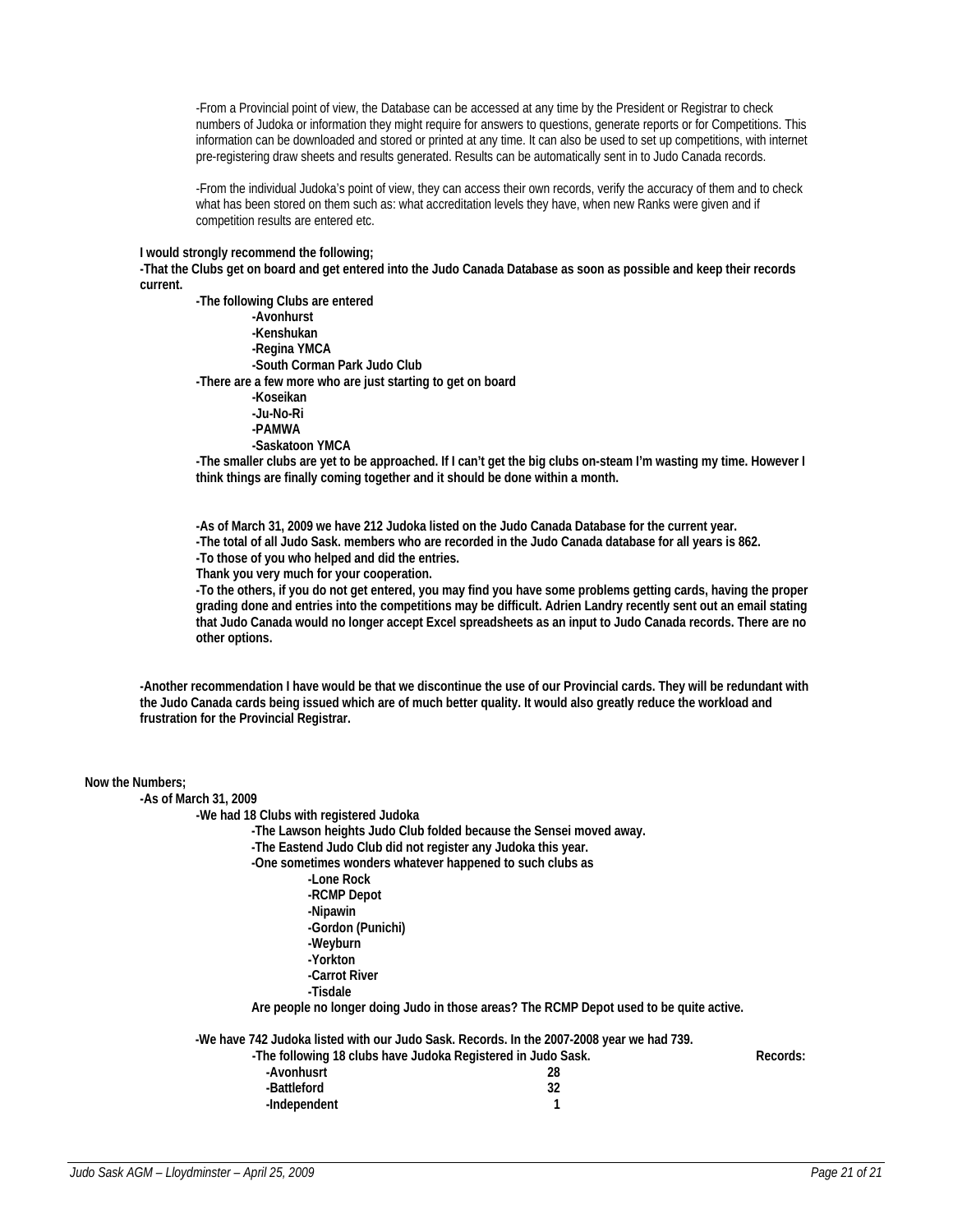| 54             |
|----------------|
| 48             |
| 102            |
| 4              |
| 97             |
| 20             |
| 64             |
| 35             |
| 36             |
| 55             |
| 34             |
| 35             |
| 22             |
| 13             |
| 16             |
| $\frac{46}{5}$ |
| 742            |
|                |

**-Finally as my wife and I have very recently been able to complete plans for an extended trip of 7 months, starting in October of 2009 through to April of 2010, I will either have to stand down as Registrar or have someone look after my duties until my return. I am willing to do either option.** 

**Respectfully submitted;** 

**John Hartley Registrar Judo Saskatchewan** 

09-11

# **Sport for All Committee Report**

The close of the first year as Sport for All chairperson is quickly coming to an end with the arrival of spring and the annual meeting just around the corner. What an exciting and busy year this has been for the entire Sport for All committee.

I will begin with thanks to our committee members and volunteers that contributed to the success of the Sport for All program and truly are the backbone of Judo Sask. Thanks to Kelly Seib, Barb Schaan, Ann Walz, Winnie Schroeder, Dan Hunt, Dar Hunt, Dana Thompson, Alisa Cipywnyk, Nicole Poliakiwski, Keith Griffin, Mike Schaan, Albert Schaan, Greg Seib, TV Taylor, and all the parents and coaches who stepped in to offer help with chaperoning, serving pizza, cleanup and any task that needed an extra pair of hands. What a great group of fun, enthusiastic and energetic volunteers. It was a privilege to work along side of you.

The crest program was successfully handled by Kelly Seib and she fielded many requests for crests for many clubs. We had hopes of creating a new brochure for clubs and still plan to as time permits to create this.

The Introduction to Competition was a new initiative for Judo Sask and proved to be extremely successful and popular. As we all know the future for judo is in the membership of athletes. We held three gathering for a pizza party after three tournaments. We had pizza after the Prince Albert, Swift Current and Moose Jaw tournaments sometimes combining swimming to follow up a busy judo day. Everyone present enjoyed the food and fellowship and the opportunity to meet more people provincially. The last event held after the Moose Jaw tournament we served 31 extra large pizzas to 108 people—what a great, busy time that was!! Special thanks to all those who cleaned up!!

Several clubs have applied for the travel assistance to take white/orange belt athletes to provincial tournaments. If your club plans to bring athletes to summer camp and have not used your travel expense assistance please remember to apply to this fund.

Two clubs have applied to the marginalized athletes fund and I expect other clubs to apply for this fund to help an athlete attend summer camp.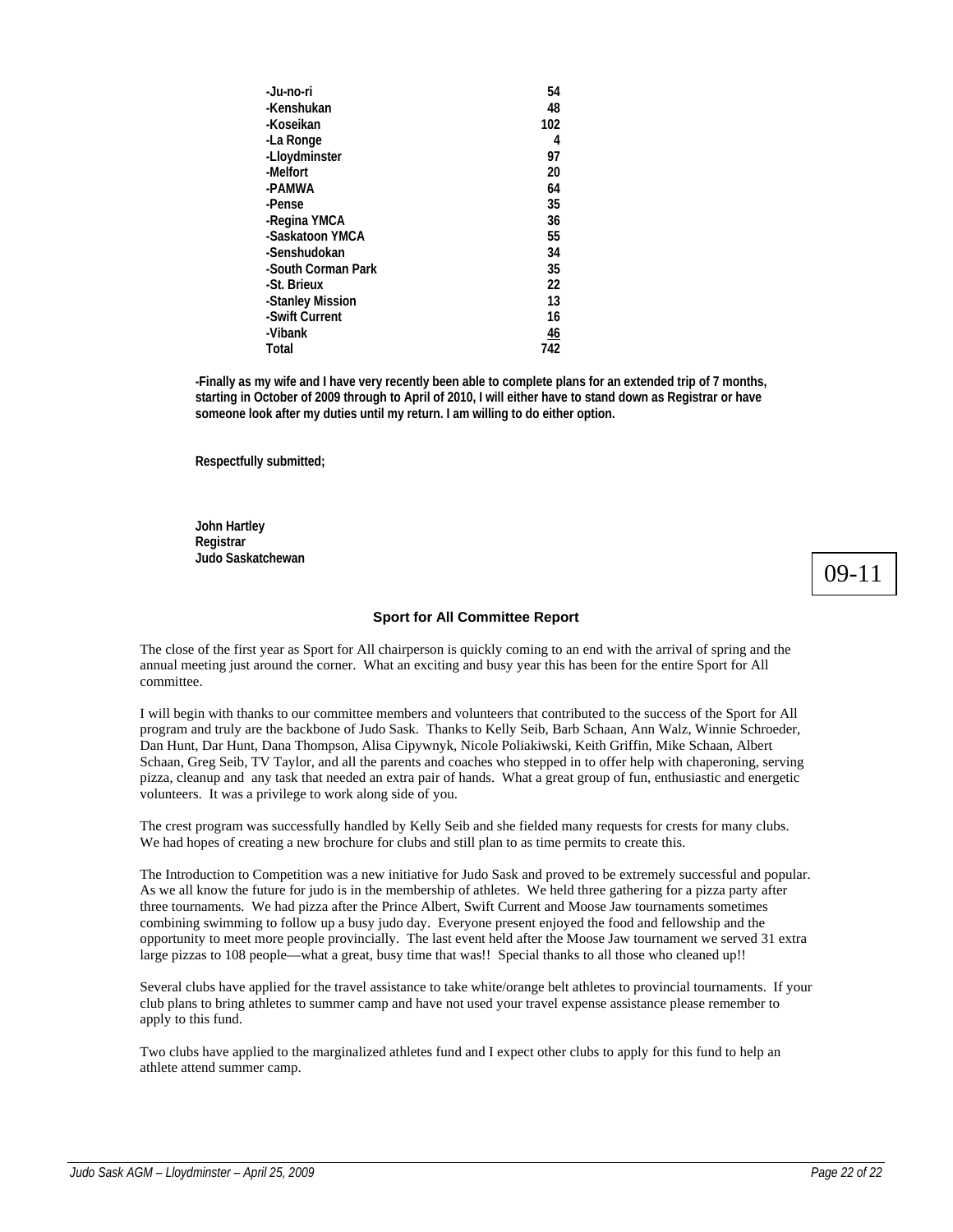The passport program was modified so that athletes (beginner) would have to attend at least one after tournament training and three provincial tournaments. The draw for this will be at the AGM in Lloydminster.

The Judo Sask winter camp was well attended this year in Watrous over a cold Jan. weekend. This year's camp ran without any difficulties or concerns. Ewan Beaton did an excellent job keeping the fun in judo for both groups of athletes while providing all the necessary technical skills for them. The camp made a profit of \$2600.00 and will use this to subsidize the increased costs of summer camp.

Summer Camp will be held on August 9 through the  $15<sup>th</sup>$  at Lutheran Bible College in Outlook. The cost for summer camp is \$285.00 per athlete. This is a new venue for the camp and the facilities are excellent. There is a large indoor gymnasium, weight room, female and male dormitories, football field, cross country track, fire pit, indoor rec room, a super kitchen and cafeteria all surrounding wonderful green space. There is access within a few blocks to a swimming pool, a walking bridge over the river, bowling alley and a park. Currently we are working on a schedule for this camp. The athletes will be split into two groups and there will be time for crafts, games and leisure. We are planning to look at a several year commitment to LCBI to host the camp in future years. The central location to the province and the proximity to the Saskatoon airport make this venue ideal --- and imagine not having to set up the tent!!

At present no clubs have accessed the mature athlete fund to attend an out of province tournament so the Sport for All committee will look at how to change this to better meet the needs of the athletes.

The Goodwill Tour did not place this year due to lack of interest. Only three clubs put forward names for the tour to Edmonton. The committee strongly believes in the valuable experience of having athletes gain traveling and the team experience so we will also look at how to make this happen. It should be noted that many athletes went to Edmonton International but did this through their club or for many this was a family trip. I welcome suggestions from the judo community for next years Goodwill Tournament.

It should be noted that through a motion at the executive we will offer the three judoka who had registered for the tour a \$100.00 credit to use towards summer camp.

The committee is currently deciding on projects or initiatives to use the funds that remain before year end. Please watch for these on the www.judosask.ca website. Please accept my thanks Michelle Wiens for the great job on updating the information for Sport for All.

To sum up my first year as Sport for All committee chair would be to say a large learning curve but a whole lot of fun. I enjoyed the friendship of all the volunteers, the support of the committee, the encouragement of the executive, the advice and support of the coaches, and the wonderful opportunity to spend time with the athletes and their families. Please feel free to bring your ideas and suggestions for an even better year next year.

Let's keep the fun in judo!

Respectfully submitted by Lynn Schaan Judo Sask Sport for All Chairperson

# **Chair of Coaches Report**

Well it's been a busy year since the last AGM Swift Current. During the course of this year I attended all executive meetings and conference calls. Here is a list of tournaments and meetings I attended in the last year:

- May  $22 26$  Senior Nationals, Quebec City
- June  $20 21$  Team Training and committee meeting, Saskatoon
- July  $3 8$  Junior Nationals, Toronto
- July 19 Budget Meeting, Saskatoon
- September 6-7 Team Training, Saskatoon
- Sept.  $20 21$  Coaches retreat, Saskatoon
- Oct. 3 -6 Rendez Vous, Montreal
- Oct. 24 26 B.C. Open, Abbotsford
- Nov. 14 18 Hatashita International, Toronto
- Nov. 28 29 Melfort Tournament & Executive Meeting, Melfort
- 
- Jan.  $2 4$  Winter Camp, Watrous<br>Jan.  $23 25$  Sask. Open, R Sask. Open, Regina
- Feb.  $6 8$  Inner City, Winnipeg
- Feb. 20 -23 Pacific International, Richmond
- Mar. 20 23 Edmonton International, Edmonton

09-12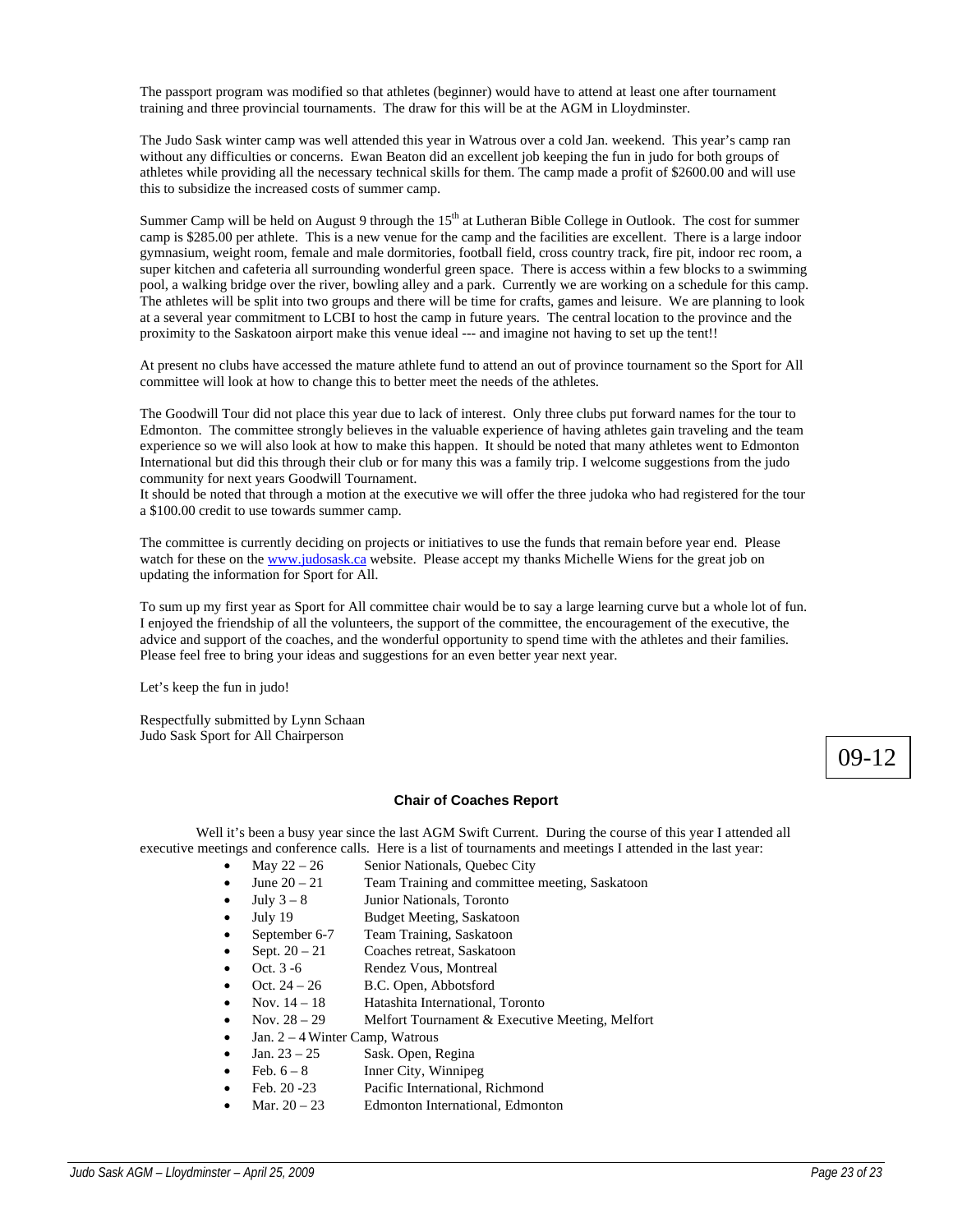During the course of last year with the help of Ewan and TV, we booked all team travel. We managed to save a pile of money hunting the internet for deal on rooms, flights, and car rentals. We are right on budget as of today, with Senior and Junior Nationals still to come.

 The highlight of my year was at Junior Nationals where we sent 14 athletes that Ralph and I had spent the previous year getting ready to compete. We managed to get one gold, four bronze, and two fifths. We had a really young and inexperienced team, but everyone fought as hard and as good as they could. We started our trip out with everyone landing in Toronto where we grabbed a quick bit to eat and then took them down town to the CN Tower. We all went to the top of the tower and enjoyed the sights of the city, and Lake Ontario. This was a great team bonding experience. Thought the week the kids trained at the Junior National Camp, picking up some valuable experience, as well as getting a chance to go to Canada's wonderland. Out of the fourteen kids we sent thirteen of them are back on the junior team again this year. One year older, more experienced and ready to compete in Calgary in July.

 I would to take this time to thank Ralph, TV, and Kate for all their help at Junior Nationals last year. To TV and Ewan special thanks for helping me with the work load this year. I could not have done this without you.

Chair of Coaches Dean McGarry

# 09-13

# **High Performance Coach & Director of Development Report**

I have been in the province for almost eight months and I am starting to get familiar with all of the athletes, coaches, volunteers and many of the parents. This has been year one of the program and it has been mainly an information gathering year with the goal of seeing what needs to be done to work towards improvement I have been trying to learn as much as I can during this time to help me be a better coach and administrator in years two and three. I would like to thank T.V. Taylor, Dean McGarry, Lynn Schaan, Ralph Ibanez, the Seib family, Alim Sheykhisyamov and all of the athletes and families for all of the help and direction. I would also like to thank the Judo Saskatchewan community who has made this an enjoyable year for me and my family.

During the year I have been able to visit all of the judo clubs a minimum of two times. (with exception of Stanley Mission) The club visits have been a valuable experience for me because it gives me an opportunity to talk with the athletes, coaches and parents in a more relaxed setting. I feel that the system that we have used during the year has been very good with me doing two visits to the judo clubs one time as a guest coach and one time as an assistant coach/visitor to the judo club. I believe it has been a valuable experience to provide the coaches with feed back on the practice plans and I have also learnt an incredible amount of information from the club coaches.

The athletes are showing good potential and are working hard to improve themselves at every training and competition. Judo Saskatchewan has a good number of young athletes that show great heart and spirit which translates to good performances on competition day. During the next couple of years the athletes will need to focus on competition tactics, tempo and grip control to help them progress to their highest level possible. The one area of focus for all of the athletes this season and for the remainder of their careers is strength and fitness training. It is of the most importance that the athletes are the strongest and fittest athletes in Canada and the World. This is a big statement but with hard work and determination anyone can have world champion level strength and fitness if they dedicate themselves to it.

# **Competitions**

During the past year it has been a very busy season with many competitions in Saskatchewan and out of the province. I feel that the Saskatchewan competition season is a little too over crowded and there are too many competitions for the U15 / U17 / U20 / Senior athletes in Saskatchewan. I think that there is a need to reduce the number of competitions for these age groups during the year but increase the number of regional and club competitions for U13 age groups.

I attended the following provincial competitions in the 2008/09 season: Prince Albert Melfort **Watrous** Saskatchewan Open, Regina Swift Current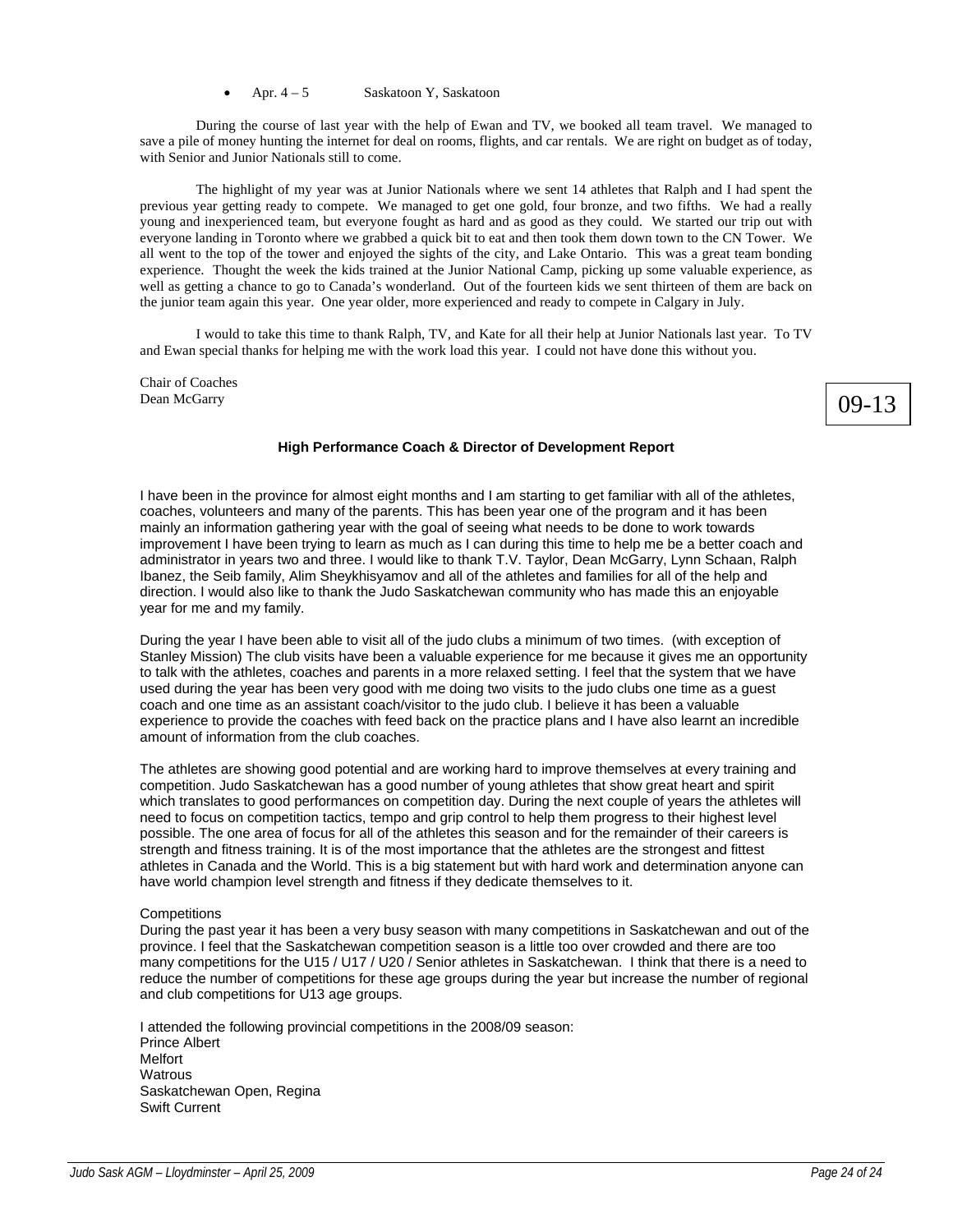Provincial Championships, Moose Jaw Saskatoon YMCA

I attended the following out of province competitions in the 2008/09 season: Rendez-Vous Canada, Montreal Quebec Open, Montreal BC Championships, Abbotsford Hatashita Open, Toronto Inner City Open, Winnipeg Pacific International, Vancouver

Team Trainings

During the season we had eight team trainings which is a good number but there was not many times during the year that all of the best athletes in Saskatchewan where actually training together.

To improve the high performance athletes in Saskatchewan we need to have the best athletes on the mat more often together as a group and as a team. I believe that we need to reduce the number of competitions during the season but have as good number of team trainings with the best athletes on the mat.

Example: 2009 / 10 National Qualification Period 4 competitions & team trainings 2 selection team trainings

2009 Spring / Summer Team trainings will be very important for the development of the athletes and for the preparation for the national championships. Here is the plan that we will be following for the summer of 2009

*April 25-26 Lloydminster AGM and Training* 

*May 09 Ishi-Yama competition – club funded competition (junior team)* 

May 10-16, ONE WEEK REST > NO JUDO (exception athletes for Sr. Nationals and athletes that have missed much of the year to injury)

*May 21-27 Senior nationals and Training Camp*  Note: One week rest following senior nationals for Kendal and Andrew Yuen

*June 05/06 Lloydminster Training (with athletes from Alberta)* 

*June 19/20 Prince Albert Training* 

*July 01/09 Junior Nationals and Training Camp*

*August 09-15 Sask Camp*  2 weeks > 1 judo a week and introduction of physical training

*August 28/29/30 Training Camp Moose Jaw or Prince Albert* 

# *START OF THE JUDO SEASON*

Summer time training is very important for young judo players to progress as athletes and to maintain all of the strength and conditioning that they have developed during the year. Athletes need to have both mental and break during the summer but at the same time it is important not to lose the effects of training. The summer is also a good time to learn new skills without the pressure of competition.

I have helped developed the following programs/events during the past season:

- A) Canada Winter Games Program
- B) Coaches Retreat
- C) High Performance Selection Criteria
- D) High Performance / Canada Winter Games Sport Science Program & Strength Program
- E) Saskatchewan Winter Games Schedule and Program
- F) 1<sup>st</sup> Nations Judo Development / Coach Mentoring Program
- G) Judo Saskatchewan Weekly Update Program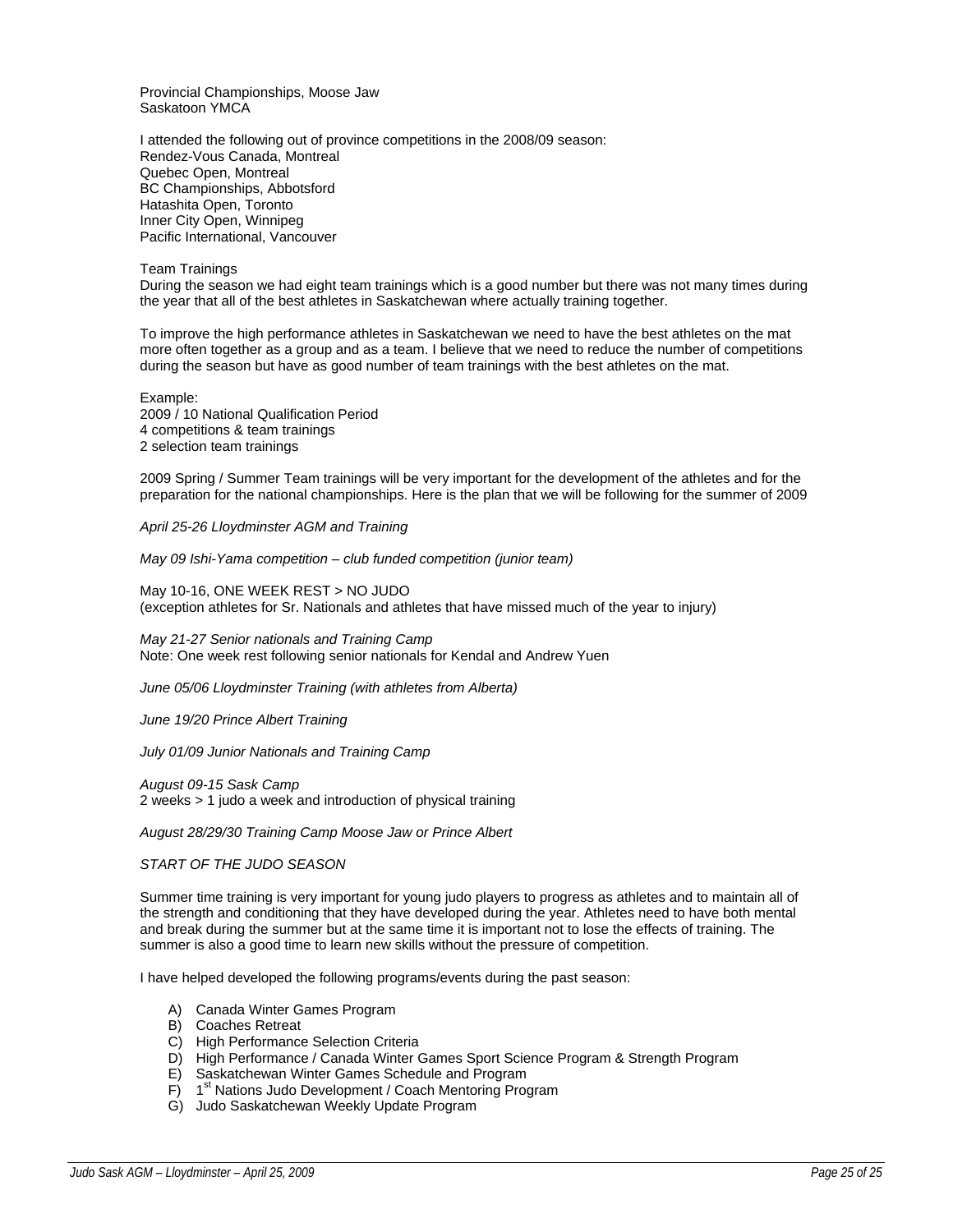I feel that Judo Saskatchewan is still developing at a steady pace and it is important that we always take the time to thank the volunteers, club coaches and parent groups that help keep this sport alive in this province. Judo Saskatchewan has a good group of people that are working hard and love judo. Judo Saskatchewan's environment is positive, energized and productive which means that there is possibility of further growth and improvement.

Ewan Beaton Judo Saskatchewan High Performance Coach And Director of Development

09-14

# **Grading Board Report**

The following are the present Judo Saskatchewan Grading Board Members:

Robb Karaim, Chairman (Yondan) Lloyd Keller, Past Chair (Yondan) Robert Beaumont, (Godan) Allan Few, (Godan) James O'Sullivan, (Godan) Pat Pattison, (Sandan) John Renouf, (Sandan)

A minimum of three (3) grading board members are required for a grading.

On the recommendation of the Judo Canada syllabus we must hold at least two Provincial Gradings. The Provincial Grading Board had hosted two gradings the previous season to accommodate a Judoka that had to attend a National event when a Grading session was scheduled. Gradings and Kata Clinic dates will try to be set in accordance with the Judo Sask Schedule, in efforts to avoid conflicting events. These dates will be set soon and put on the website for everyone to plan their season schedule.

Our Grading Board cannot make Yudansha recommendations to Judo Canada unless all National Grading forms are completed in full (by the candidate and their sensei) and the required points are met. Also it is very important that Judoka are registered with Judo Saskatchewan for the period of time they are claiming to be active.

Judo Canada has ratified the latest changes to the National Grading syllabus, effective September 01, 2006 edition. All gradings will follow this protocol.

The Spring grading on June 14, 2008 was cancelled due to no candidates.

On November 22, 2008 there was a Nage-no-Kata clinic held at the Saskatoon YMCA. This clinic was put on by Pat PATTISON and was attended by 13 judoka.

The Fall grading was held on December 6, 2008 at the Saskatoon YMCA. The following judokas were graded by Judo Saskatchewan Provincial Grading Board members and confirmed by Judo Canada National Grading Board.

Sandan: Blair DOIGE Jim PATTISON

Shodan: Emin SHEYKHISLYAMOV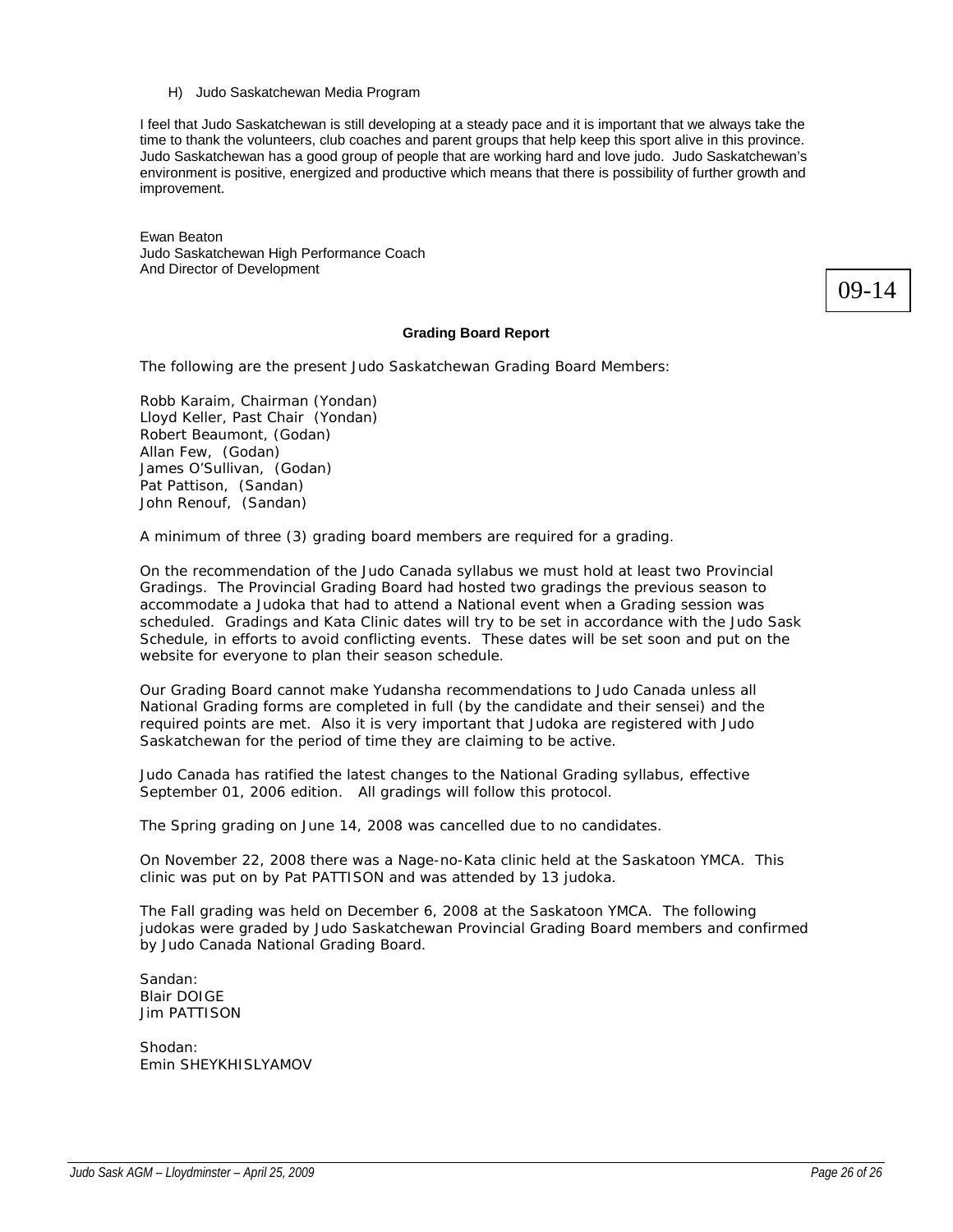On December 20, 2008 at the Prince Albert Judo Club, the following judoka was graded by Judo Saskatchewan Provincial Grading Board members and confirmed by Judo Canada National Grading Board.

Shodan: Dilyaver SHEYKHISLYAMOV

Spring 2009 Kata Clinic:

Scheduled for May 9th at the Saskatoon YMCA.

The Provincial Grading Board strongly recommends that Club instructors and Judo Sask Members interested in grading attend these Kata clinics to further increase their knowledge in Kata.

Spring 2009 Grading:

Scheduled for June 13th at the Saskatoon YMCA.

Check Grading Notice for requirements.

There are still two outstanding Kodokan certificates yet to be received from the December 6, 2008 provincial grading. All Judo Canada certificates have been received.

No National/Provincial Grading board meeting was scheduled this past winter.

Robb KARAIM Grading Board Chairperson

# **Official's Committee Report**

 First and foremost I would like to thank all the referees that helped with the provincial tournaments. As well special thanks to the athletes who assisted with officiating. There were some very long tournaments with no relief help for officials. Contributions this year to Judo Sask include.

- I attended six of Judo Sask. Tournaments.
- Senior Nat. 08 John Renouf was selected and attended.
- Junior Nat. Robb Karim and Darrell Brown attended
- Rendezvous Canada 08 Darrell Brown was selected and attended.
- Ontario Open John Renouf attend self funded
- Winnipeg open Jeannine Yuen attended self funded
- Pacific's International Darrell Brown and John Renouf attended self funded.
- Edmonton Tournament Pat Pattison, Robb Karim, John Renouf, Jeannine Yuen and Darrell Brown attended self funded.
- Calgary Ishi-Yama tournament Darrell Brown and Jeannine Yuen will attend self funded.
- Senior Nat. 09 John Renouf and Darrell Brown were selected. And will attend.
- Junior Nat. 09 Robb Karim and Darrell brown will attend
- Rendezvous' 09 Darrell Brown was selected.

To referee at Senior Nationals and Rendezvous' the referee must be a minimum National A and Roistered That official must referee at out of province and as well at higher level tournaments to maintain this level of referee. A referee at Junior National will require at minimum a National A.

 Unfortunately, securing National referees is difficult and if Judo Sask cannot maintain referees at this level Judo Sask will not have representation at National tournaments.

 With the exception for Judo Canada's Nationals and Rendezvous,' Judo Sask. does not help with funding for any out of province tournaments. For Senior Nationals and Rendezvous' Judo Sask. receives partial funding from Judo Canada.

**There needs to be sufficient funding available to help our National referee's maintain their qualification level.** 

09-15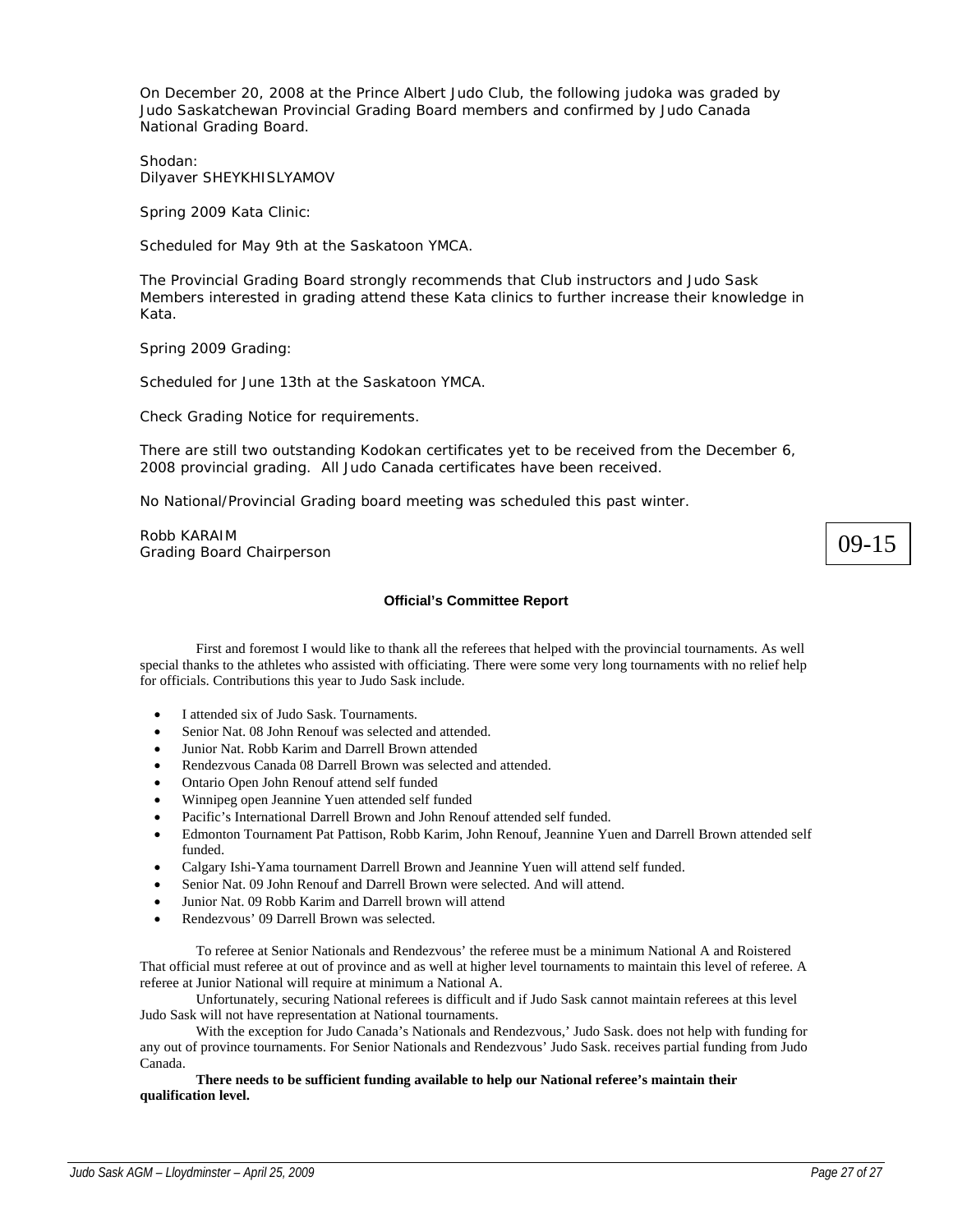As well to advancing to a National referee requires officiating out side of Saskatchewan. **There is also sufficient need for funding to assist our referees in achieving national qualification.** 

Neglect to maintain our National referees, as well as the neglect of promoting younger officials to a national level Judo Sask. risk sever inadequacy in officiating at our provincial tournaments. The consequences of this would be detrimental as it would impact the development of our athletes as they would not be properly prepared to compete out side of Saskatchewan. The results of this action would directly affect our funding from Sask Sport.

 As the Chair of Officials I presented my concern to the executive of Judo Sask, as I was informed that there is no funding for officiating out side of the province therefore no means to development National referees. And if funding was needed it would be the responsibility of that official to 100% self fund.

 In response to this, I'm putting forward two motions. The first motion is based on a pilot program I tried this season, which this program used money from the grass roots level to help fund referees with expenses in attending our Provincial tournaments. This grass roots funding was available to provincial referees and in provincial tournaments. The second motion I am proposing includes funding assistance for our national referees to advance or maintain their current level.

## **1st Motion to Read:**

# **All provincial tournament directors will be responsible with providing \$25 to all referees that officiate the full day and \$15 to all referees that officiate ½ of the day i.e. athletes.**

For a referee to qualify for the above fee the referee will need to be dress in the proper refereeing attire, for athletes refereeing ½ day their Judo Ge will be acceptable.

# **2nd Motion to read**

# **All provincial tournaments will require summiting to Judo Sask. a \$250 fee for the development of national referees.**

I would further like to congratulate the following referees in their advancements.

| Dilyaver Sheykhislyamov | Provincial A |
|-------------------------|--------------|
| Emin Sheykhislyamov     | Provincial A |
| Ian Macdonald           | Provincial A |
| Alex Delorme            | Provincial C |
| Warren Seib             | Provincial C |
| Kelly Seib              | Provincial B |

I move my report as submitted

Darrell Brown

# 09-16

# **National Coaching Certification Program Report**

In August 2008 at the Summer Camp of Champions, a Dojo Assistant course was held with four people attending. A Dojo Instructor course is being held in Saskatoon on the weekend of April 17-19, with eight people signed up.

At the AGM, I will be requesting two dates (summer camp and one other weekend) to hold DA and DI courses. My plan is to contact coaches who have started the certification process and encourage them to carry on with it. I will be contacting club coaches to obtain the names of their coaches who have not started the certification process, to get them started.

Two coaches have been Certified at Level III: Jim Pattison on Jun 24/2008 and Jim Wiens on Aug 15/2008. Congratulations! Others have completed their Dojo Assistant and Dojo Instructor levels, but I do no have confirmation of certification at the time of this report.

This is still a learning curve for me, as I need to learn the process of how a coach's information gets into the NCCP database at all steps (theory, technical, practical and certification). My goal is to create a handbook so that the next NCCP Chair will not have to go through the growing pains that I am experiencing.

Kate Schneider NCCP Chair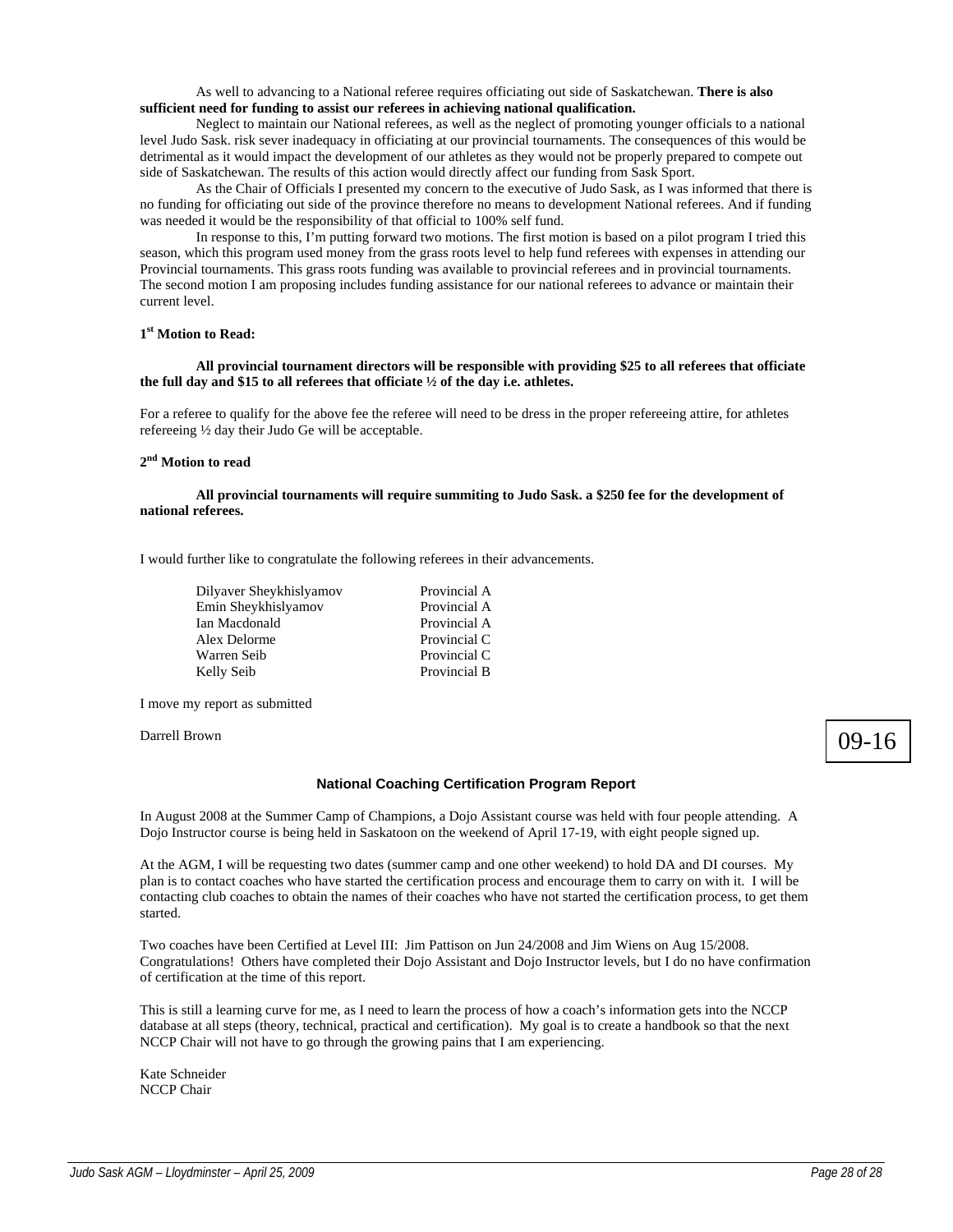09-17

## **Web Page Editor's Report**

It's been a busy year trying to get things up and running smoothly for the Judo Sask website. The Judo Sask website was redesigned after I once again took over the website editor position and hopefully things are easy to find and navigate through.

The website host provider has also been changed back to BlackSun Webhosting, as we still had several months left of hosting that had been paid for 3 years ago.

Here is a snapshot of the usage of our website:

# **April 30, 2008 -March 31, 2009**

Total Visitors:62,694 Monthly Average: 5,225

*Most commonly visited sections of the website (number of visits)* 

 Events 4,664 Results 3,461 Photos 3,214 Club Listings 3,076 Coaches Corner 2,237 Contacts 2,319 Grading Board 2,051 Links 2,007 Sport For All 1,891 Canada Winter Games 1,840 Forms 1,712 NCCP 1,604 Referees 1,582 And interestingly enough, Ralph's Yogurt recipe has been viewed 1,042 times!

### *How people get to our website:*

 No Referral (meaning they typed in the address themselves 50,053) Google Search (4,809) Live.com search (1,006) Yahoo Search (444)

If anyone has any suggestions of things they'd like to see, or changes to the existing information, please let me know and I will do my best to get it done.

I apologize that I could not be in attendance at the AGM this year. We are celebrating with family at a wedding today.

Michelle Wiens



# **Chair of Investigation Report**

As Chair of the Investigations Committee I am pleased to report that the Investigations Committee has had no activity in the past year.

Brady Burnett

#### **Discipline Report**

There were no investigations required for the 2008/2009 Judo year.

I move my report as submitted

Darrell Brown